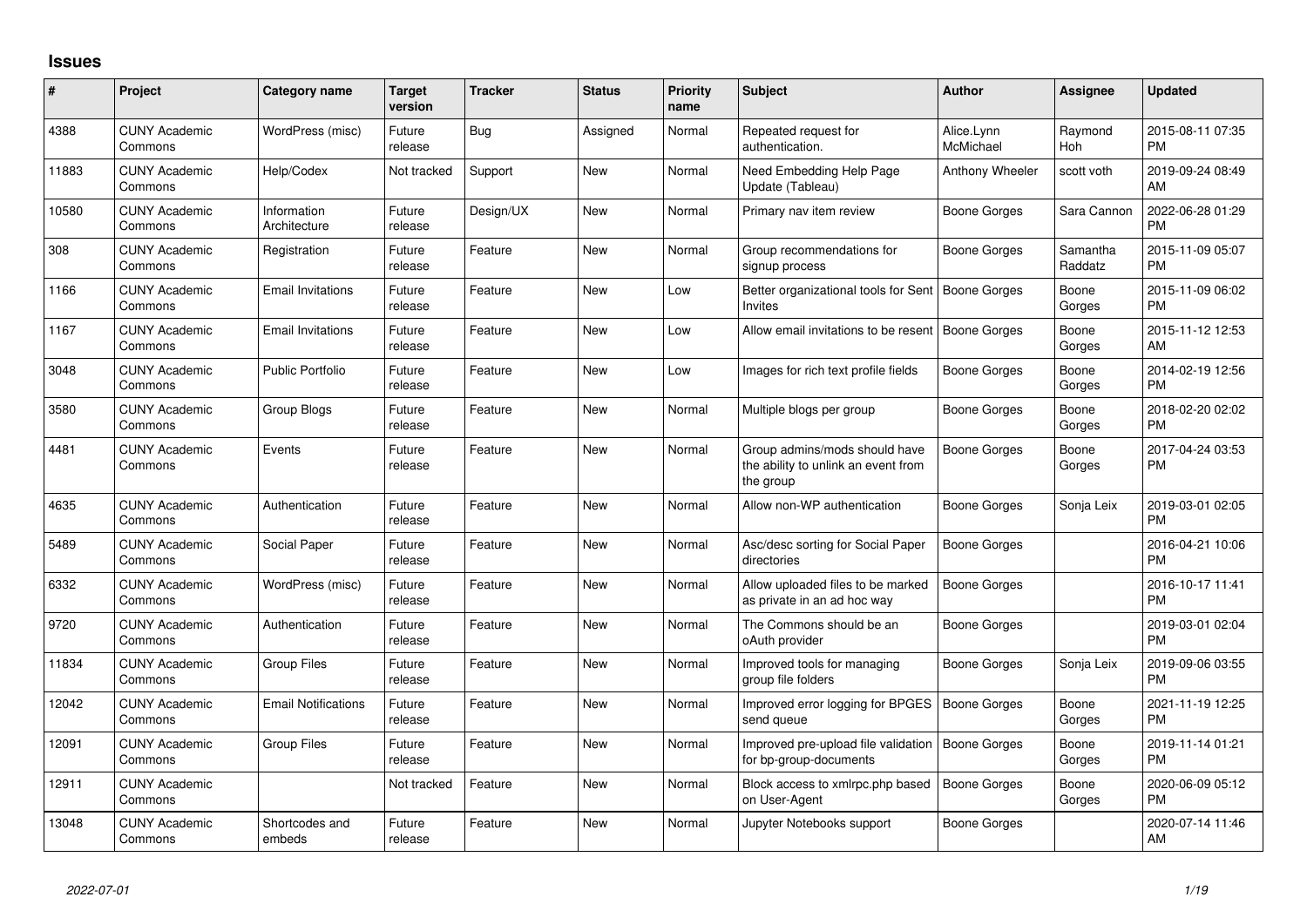| #     | <b>Project</b>                  | <b>Category name</b>           | <b>Target</b><br>version | <b>Tracker</b> | <b>Status</b> | Priority<br>name | <b>Subject</b>                                                                             | <b>Author</b>       | Assignee          | <b>Updated</b>                |
|-------|---------------------------------|--------------------------------|--------------------------|----------------|---------------|------------------|--------------------------------------------------------------------------------------------|---------------------|-------------------|-------------------------------|
| 13358 | <b>CUNY Academic</b><br>Commons | Group Forums                   | Future<br>release        | Feature        | New           | Normal           | Improved UI for group forum<br>threading settings                                          | Boone Gorges        | Raymond<br>Hoh    | 2021-11-19 12:27<br><b>PM</b> |
| 13466 | <b>CUNY Academic</b><br>Commons | Cavalcade                      | Future<br>release        | Feature        | New           | Normal           | Automated cleanup for duplicate<br>Cavalcade tasks                                         | Boone Gorges        | Boone<br>Gorges   | 2020-10-13 05:24<br><b>PM</b> |
| 13835 | <b>CUNY Academic</b><br>Commons | WordPress (misc)               | Future<br>release        | Feature        | New           | Normal           | Allow OneSearch widget to have<br>'CUNY' as campus                                         | Boone Gorges        | Boone<br>Gorges   | 2021-11-19 12:39<br><b>PM</b> |
| 13891 | <b>CUNY Academic</b><br>Commons | Internal Tools and<br>Workflow | 2.1.0                    | Feature        | <b>New</b>    | Normal           | Migrate automated linting to<br>GitHub Actions                                             | Boone Gorges        | Jeremy Felt       | 2022-06-29 11:13<br>AM        |
| 14184 | <b>CUNY Academic</b><br>Commons | <b>Public Portfolio</b>        | Future<br>release        | Feature        | New           | Normal           | Centralized mechanism for storing<br>Campus affiliations                                   | <b>Boone Gorges</b> | Boone<br>Gorges   | 2022-01-04 11:35<br>AM        |
| 14309 | <b>CUNY Academic</b><br>Commons | Group Library                  | Future<br>release        | Feature        | New           | Normal           | Better handling of<br>bp_group_document file download<br>attempts when file is not present | Boone Gorges        | Boone<br>Gorges   | 2021-11-19 12:28<br><b>PM</b> |
| 15194 | <b>CUNY Academic</b><br>Commons | Internal Tools and<br>Workflow | 2.1.0                    | Feature        | <b>New</b>    | Normal           | PHPCS sniff for un-restored<br>switch_to_blog() calls                                      | Boone Gorges        | Jeremy Felt       | 2022-05-26 10:45<br>AM        |
| 15883 | <b>CUNY Academic</b><br>Commons |                                | 2.1.0                    | Feature        | New           | Normal           | Release BPGES update                                                                       | Boone Gorges        | Boone<br>Gorges   | 2022-05-26 10:39<br>AM        |
| 618   | <b>CUNY Academic</b><br>Commons | <b>BuddyPress Docs</b>         | Future<br>release        | Feature        | Assigned      | Normal           | BuddyPress Docs: export formats                                                            | <b>Boone Gorges</b> | Boone<br>Gorges   | 2015-11-09 05:38<br><b>PM</b> |
| 1165  | <b>CUNY Academic</b><br>Commons | <b>Email Invitations</b>       | Future<br>release        | Feature        | Assigned      | Low              | Allow saved lists of invitees under<br>Send Invites                                        | Boone Gorges        | Boone<br>Gorges   | 2015-11-09 06:03<br><b>PM</b> |
| 1417  | <b>CUNY Academic</b><br>Commons | <b>BuddyPress Docs</b>         | Future<br>release        | Feature        | Assigned      | Low              | <b>Bulk actions for BuddyPress Docs</b>                                                    | <b>Boone Gorges</b> | Boone<br>Gorges   | 2016-10-17 10:41<br><b>PM</b> |
| 1422  | <b>CUNY Academic</b><br>Commons | <b>BuddyPress Docs</b>         | Future<br>release        | Feature        | Assigned      | Normal           | Make "created Doc" activity icons<br>non-mini                                              | <b>Boone Gorges</b> | Boone<br>Gorges   | 2015-11-09 05:48<br><b>PM</b> |
| 1423  | <b>CUNY Academic</b><br>Commons | BuddyPress (misc)              | Future<br>release        | Feature        | Assigned      | Low              | Show an avatar for pingback<br>comment activity items                                      | Boone Gorges        | Tahir Butt        | 2016-10-24 12:03<br><b>PM</b> |
| 1508  | <b>CUNY Academic</b><br>Commons | WordPress (misc)               | Future<br>release        | Feature        | Assigned      | Normal           | Share login cookies across<br>mapped domains                                               | Boone Gorges        | Boone<br>Gorges   | 2012-07-02 12:12<br><b>PM</b> |
| 1744  | <b>CUNY Academic</b><br>Commons | <b>BuddyPress Docs</b>         | Future<br>release        | Feature        | Assigned      | Normal           | Spreadsheet-style Docs                                                                     | Boone Gorges        | Boone<br>Gorges   | 2015-11-09 06:13<br><b>PM</b> |
| 1983  | <b>CUNY Academic</b><br>Commons | Home Page                      | Future<br>release        | Feature        | Assigned      | Low              | Media Library integration with<br>Featured Content plugin                                  | Boone Gorges        | Dominic<br>Giglio | 2014-03-17 10:34<br>AM        |
| 2832  | <b>CUNY Academic</b><br>Commons | <b>Public Portfolio</b>        | Future<br>release        | Feature        | Assigned      | Normal           | Improve interface for (not)<br>auto-linking profile fields                                 | Boone Gorges        | Chris Stein       | 2015-01-05 08:52<br><b>PM</b> |
| 3002  | <b>CUNY Academic</b><br>Commons | Search                         | Future<br>release        | Feature        | Assigned      | Normal           | Overhaul CAC search by using<br>external search appliance                                  | Boone Gorges        | Boone<br>Gorges   | 2020-07-15 03:05<br><b>PM</b> |
| 3192  | <b>CUNY Academic</b><br>Commons | Group Forums                   | Future<br>release        | Feature        | Assigned      | Normal           | Customizable forum views for<br>bbPress 2.x group forums                                   | Boone Gorges        | Raymond<br>Hoh    | 2015-11-09 12:47<br><b>PM</b> |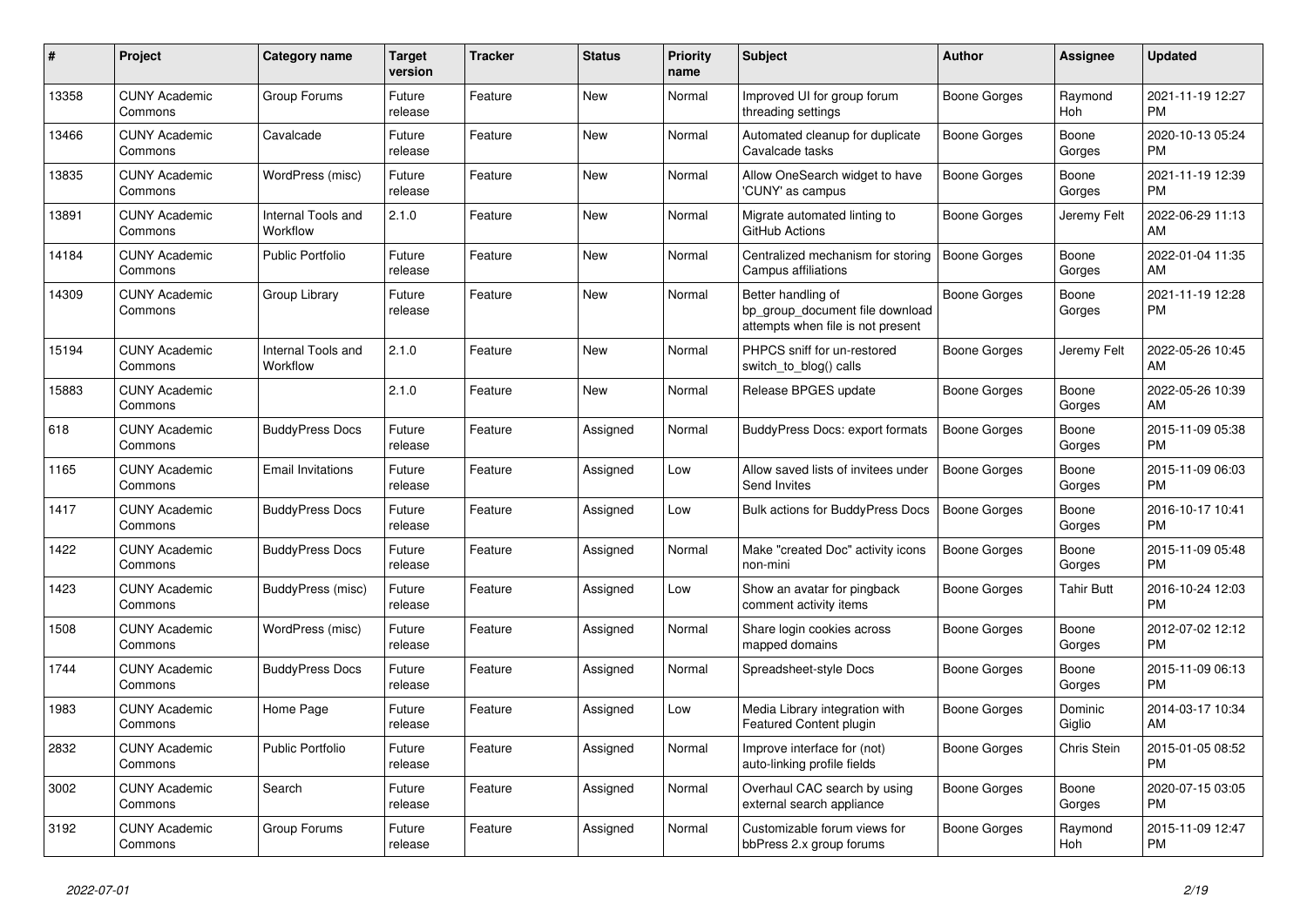| #     | Project                         | <b>Category name</b>           | <b>Target</b><br>version | <b>Tracker</b> | <b>Status</b>        | <b>Priority</b><br>name | <b>Subject</b>                                                                                               | Author              | <b>Assignee</b> | <b>Updated</b>                |
|-------|---------------------------------|--------------------------------|--------------------------|----------------|----------------------|-------------------------|--------------------------------------------------------------------------------------------------------------|---------------------|-----------------|-------------------------------|
| 3193  | <b>CUNY Academic</b><br>Commons | Group Forums                   | Future<br>release        | Feature        | Assigned             | Normal                  | bbPress 2.x dynamic roles and<br><b>RBE</b>                                                                  | <b>Boone Gorges</b> | Boone<br>Gorges | 2014-09-30 01:30<br><b>PM</b> |
| 3230  | <b>CUNY Academic</b><br>Commons | Internal Tools and<br>Workflow | Not tracked              | Feature        | Assigned             | High                    | Scripts for quicker<br>provisioning/updating of<br>development environments                                  | <b>Boone Gorges</b> | Boone<br>Gorges | 2016-01-26 04:54<br><b>PM</b> |
| 3330  | <b>CUNY Academic</b><br>Commons | My Commons                     | Future<br>release        | Feature        | Assigned             | Normal                  | "Commons Information" tool                                                                                   | <b>Boone Gorges</b> | Chris Stein     | 2014-09-22 08:46<br><b>PM</b> |
| 5234  | <b>CUNY Academic</b><br>Commons | Membership                     | Future<br>release        | Feature        | Assigned             | Normal                  | Write Unconfirmed patch for WP                                                                               | <b>Boone Gorges</b> | Boone<br>Gorges | 2016-10-24 11:18<br>AM        |
| 11517 | <b>CUNY Academic</b><br>Commons |                                | Not tracked              | Feature        | Assigned             | Normal                  | wp-accessibility plugin should not<br>strip 'target="_blank"' by default                                     | <b>Boone Gorges</b> | Laurie Hurson   | 2019-09-24 09:57<br>AM        |
| 16092 | <b>CUNY Academic</b><br>Commons |                                | Future<br>release        | Feature        | Hold                 | Normal                  | Don't show main site in Site<br>search results                                                               | <b>Boone Gorges</b> | Boone<br>Gorges | 2022-05-17 03:12<br><b>PM</b> |
| 11945 | <b>CUNY Academic</b><br>Commons | Reckoning                      | Future<br>release        | Feature        | Reporter<br>Feedback | Normal                  | Add Comments bubble to<br>Reckoning views                                                                    | <b>Boone Gorges</b> | Boone<br>Gorges | 2019-11-12 05:14<br><b>PM</b> |
| 10380 | <b>CUNY Academic</b><br>Commons | WordPress (misc)               | Future<br>release        | Feature        | In Progress          | Normal                  | Remove blacklisted plugins                                                                                   | <b>Boone Gorges</b> |                 | 2022-04-26 12:00<br><b>PM</b> |
| 5488  | <b>CUNY Academic</b><br>Commons | Social Paper                   | Future<br>release        | Bug            | <b>New</b>           | Normal                  | Add a "last edited by" field to<br>Social Paper group directories                                            | <b>Boone Gorges</b> |                 | 2016-04-21 10:05<br><b>PM</b> |
| 6749  | <b>CUNY Academic</b><br>Commons | Events                         | Future<br>release        | Bug            | <b>New</b>           | Low                     | BPEO iCal request can trigger<br>very large number of DB queries                                             | Boone Gorges        | Raymond<br>Hoh  | 2016-11-15 10:09<br><b>PM</b> |
| 7022  | <b>CUNY Academic</b><br>Commons | Announcements                  | Future<br>release        | Bug            | <b>New</b>           | Normal                  | Sitewide announcements should<br>be displayed on, and dismissable<br>from, mapped domains                    | <b>Boone Gorges</b> | Boone<br>Gorges | 2018-03-22 10:18<br>AM        |
| 7663  | <b>CUNY Academic</b><br>Commons | Social Paper                   | Future<br>release        | Bug            | <b>New</b>           | Normal                  | Social Paper notifications not<br>formatted correctly on secondary<br>sites                                  | <b>Boone Gorges</b> | Boone<br>Gorges | 2018-04-16 03:52<br><b>PM</b> |
| 9926  | <b>CUNY Academic</b><br>Commons | <b>WordPress Plugins</b>       | Future<br>release        | Bug            | <b>New</b>           | Normal                  | twitter-mentions-as-comments<br>cron jobs can run long                                                       | <b>Boone Gorges</b> | Boone<br>Gorges | 2018-10-24 12:34<br><b>PM</b> |
| 10794 | <b>CUNY Academic</b><br>Commons | Performance                    | Not tracked              | Bug            | <b>New</b>           | Normal                  | Memcached connection<br>occasionally breaks                                                                  | <b>Boone Gorges</b> | Boone<br>Gorges | 2018-12-06 03:30<br><b>PM</b> |
| 11024 | <b>CUNY Academic</b><br>Commons | WordPress (misc)               | Future<br>release        | <b>Bug</b>     | New                  | Normal                  | Subsites should not show "you<br>should update your .htaccess<br>now" notice after permalink setting<br>save | <b>Boone Gorges</b> |                 | 2019-01-28 01:35<br><b>PM</b> |
| 11392 | <b>CUNY Academic</b><br>Commons |                                | Future<br>release        | Bug            | New                  | Normal                  | Migrate users away from<br><b>StatPress</b>                                                                  | <b>Boone Gorges</b> |                 | 2019-04-23 03:53<br><b>PM</b> |
| 13331 | <b>CUNY Academic</b><br>Commons | Site cloning                   | Future<br>release        | Bug            | New                  | Normal                  | Combine Site Template and Clone<br>operations                                                                | Boone Gorges        | Jeremy Felt     | 2021-11-19 12:39<br><b>PM</b> |
| 14987 | <b>CUNY Academic</b><br>Commons | <b>WordPress Plugins</b>       | Future<br>release        | <b>Bug</b>     | New                  | Normal                  | Elementor update causes<br>database freeze-up                                                                | <b>Boone Gorges</b> | Boone<br>Gorges | 2021-11-29 12:02<br>PM        |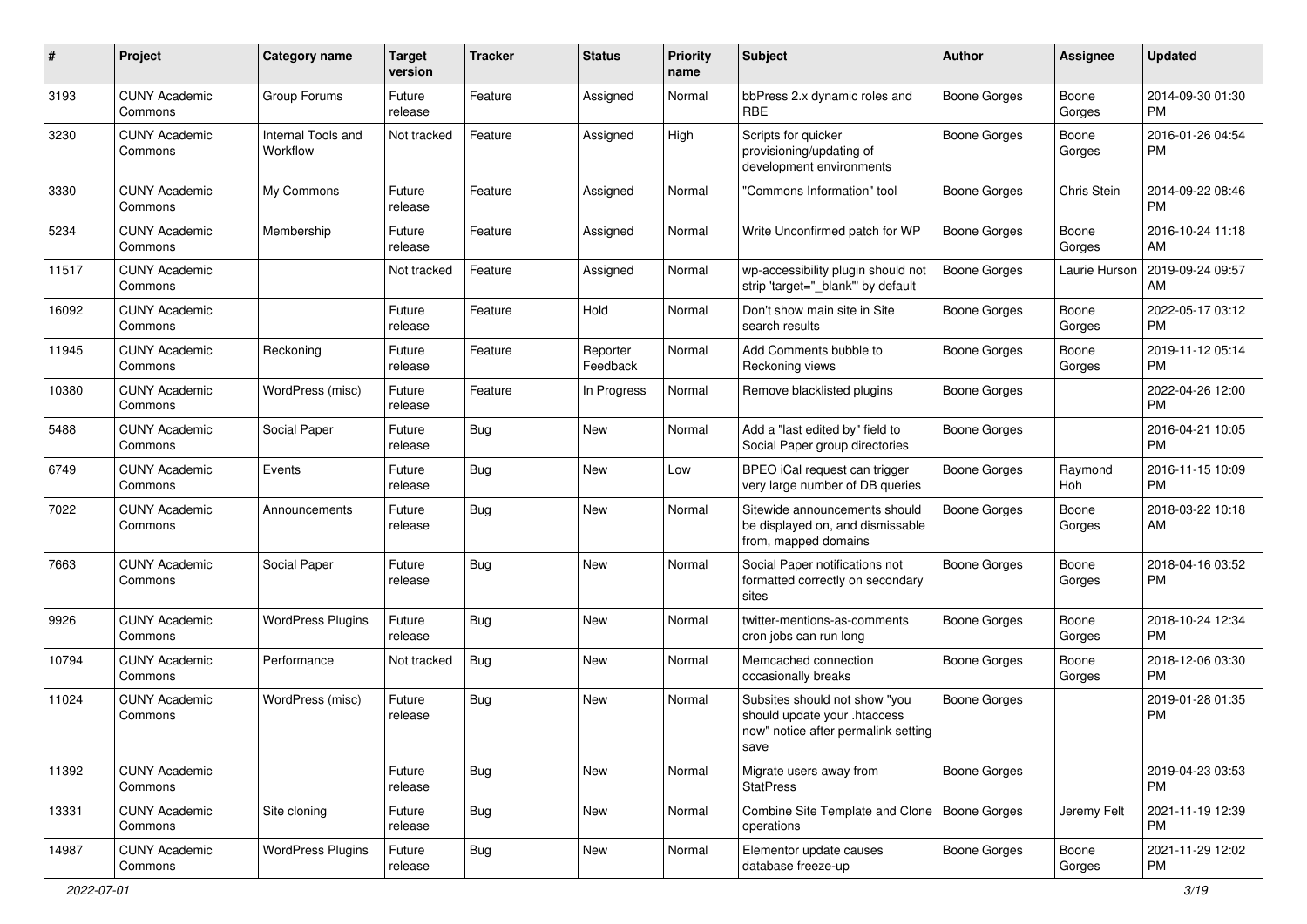| #     | <b>Project</b>                                                          | Category name            | <b>Target</b><br>version | <b>Tracker</b> | <b>Status</b>        | <b>Priority</b><br>name | <b>Subject</b>                                                   | <b>Author</b>      | Assignee            | <b>Updated</b>                |
|-------|-------------------------------------------------------------------------|--------------------------|--------------------------|----------------|----------------------|-------------------------|------------------------------------------------------------------|--------------------|---------------------|-------------------------------|
| 12436 | <b>CUNY Academic</b><br>Commons                                         |                          | Not tracked              | <b>Bug</b>     | Assigned             | Normal                  | Nightly system downtime                                          | Boone Gorges       |                     | 2020-08-01 09:30<br>AM        |
| 1460  | <b>CUNY Academic</b><br>Commons                                         | Analytics                | Future<br>release        | Feature        | Assigned             | Normal                  | Update System Report                                             | <b>Brian Foote</b> | Boone<br>Gorges     | 2015-11-09 06:13<br><b>PM</b> |
| 3059  | <b>CUNY Academic</b><br>Commons                                         | Group Forums             | Future<br>release        | Design/UX      | New                  | Normal                  | Forum Post Permissable Content<br><b>Explanatory Text</b>        | Chris Stein        | <b>Chris Stein</b>  | 2015-04-02 11:27<br>AM        |
| 860   | <b>CUNY Academic</b><br>Commons                                         | Design                   | Future<br>release        | Design/UX      | Assigned             | Normal                  | <b>Standardize Button Treatment</b><br><b>Across the Commons</b> | Chris Stein        | Chris Stein         | 2014-05-01 09:45<br>AM        |
| 3565  | <b>CUNY Academic</b><br>Commons                                         | My Commons               | Not tracked              | Documentation  | New                  | Normal                  | Load Newest inconsistencies                                      | Chris Stein        | scott voth          | 2015-11-09 01:16<br><b>PM</b> |
| 2666  | <b>CUNY Academic</b><br>Commons                                         | About page               | Not tracked              | Documentation  | Assigned             | Normal                  | <b>Update About Text</b>                                         | Chris Stein        | Luke Waltzer        | 2016-03-04 11:19<br>AM        |
| 2881  | <b>CUNY Academic</b><br>Commons                                         | <b>Public Portfolio</b>  | Future<br>release        | Feature        | Assigned             | Normal                  | Redesign the UX for Profiles                                     | Chris Stein        | Chris Stein         | 2016-10-13 12:45<br><b>PM</b> |
| 15210 | <b>CUNY Academic</b><br>Commons                                         | Analytics                | Not tracked              | Design/UX      | <b>New</b>           | Normal                  | Google Analytics improvements                                    | Colin McDonald     | Boone<br>Gorges     | 2022-05-24 10:47<br>AM        |
| 13199 | <b>CUNY Academic</b><br>Commons                                         | Group Forums             | Future<br>release        | Feature        | New                  | Normal                  | <b>Favoring Groups over bbPress</b><br>plugin                    | Colin McDonald     | Colin<br>McDonald   | 2021-11-19 12:28<br><b>PM</b> |
| 13370 | <b>CUNY Academic</b><br>Commons                                         | Group Library            | Future<br>release        | Feature        | New                  | Normal                  | Library bulk deletion and folder<br>editing                      | Colin McDonald     | Boone<br>Gorges     | 2020-10-13 10:41<br>AM        |
| 9729  | <b>CUNY Academic</b><br>Commons                                         | <b>SEO</b>               | Not tracked              | Support        | <b>New</b>           | Normal                  | 503 Errors showing on<br>newlaborforum.cuny.edu                  | Diane Krauthamer   | Raymond<br>Hoh      | 2018-05-22 04:48<br><b>PM</b> |
| 3615  | <b>CUNY Academic</b><br>Commons                                         | Redmine                  | Not tracked              | Feature        | New                  | Low                     | Create Redmine issues via email                                  | Dominic Giglio     | Boone<br>Gorges     | 2017-11-16 11:36<br>AM        |
| 11968 | JustPublics@365<br>MediaCamp                                            |                          |                          | Feature        | New                  | Normal                  | Nanoscience Retractable Display<br>Unit                          | Donald Cherry      | Bonnie<br>Eissner   | 2021-02-19 08:50<br>AM        |
| 12062 | AD/O365 Transition<br>from NonMatric to<br><b>Matriculated Students</b> |                          |                          | Feature        | In Progress          | Normal                  | create solution and console<br>project                           | Emilio Rodriguez   | Emilio<br>Rodriguez | 2019-11-12 03:56<br><b>PM</b> |
| 13457 | <b>CUNY Academic</b><br>Commons                                         | Group Forums             | 2.0.3                    | Bug            | New                  | High                    | Forum post not sending<br>notifications                          | Filipa Calado      | Raymond<br>Hoh      | 2022-06-29 11:32<br>AM        |
| 11545 | <b>CUNY Academic</b><br>Commons                                         | <b>WordPress Plugins</b> | Not tracked              | Support        | <b>New</b>           | Normal                  | Twitter searches in WordPress                                    | Gina Cherry        | Matt Gold           | 2019-09-23 01:03<br><b>PM</b> |
| 12004 | <b>CUNY Academic</b><br>Commons                                         |                          | Not tracked              | Support        | Reporter<br>Feedback | Normal                  | Notifications for spam blog<br>comments                          | Gina Cherry        | Raymond<br>Hoh      | 2019-11-01 12:05<br><b>PM</b> |
| 14842 | <b>CUNY Academic</b><br>Commons                                         |                          | Not tracked              | Support        | Reporter<br>Feedback | Normal                  | Question about widgets and block<br>editor                       | Gina Cherry        |                     | 2021-10-06 03:01<br><b>PM</b> |
| 11649 | <b>CUNY Academic</b><br>Commons                                         | <b>WordPress Plugins</b> | 2.0.3                    | Bug            | In Progress          | Normal                  | CC license displayed on every<br>page                            | Gina Cherry        | Raymond<br>Hoh      | 2022-06-29 11:32<br>AM        |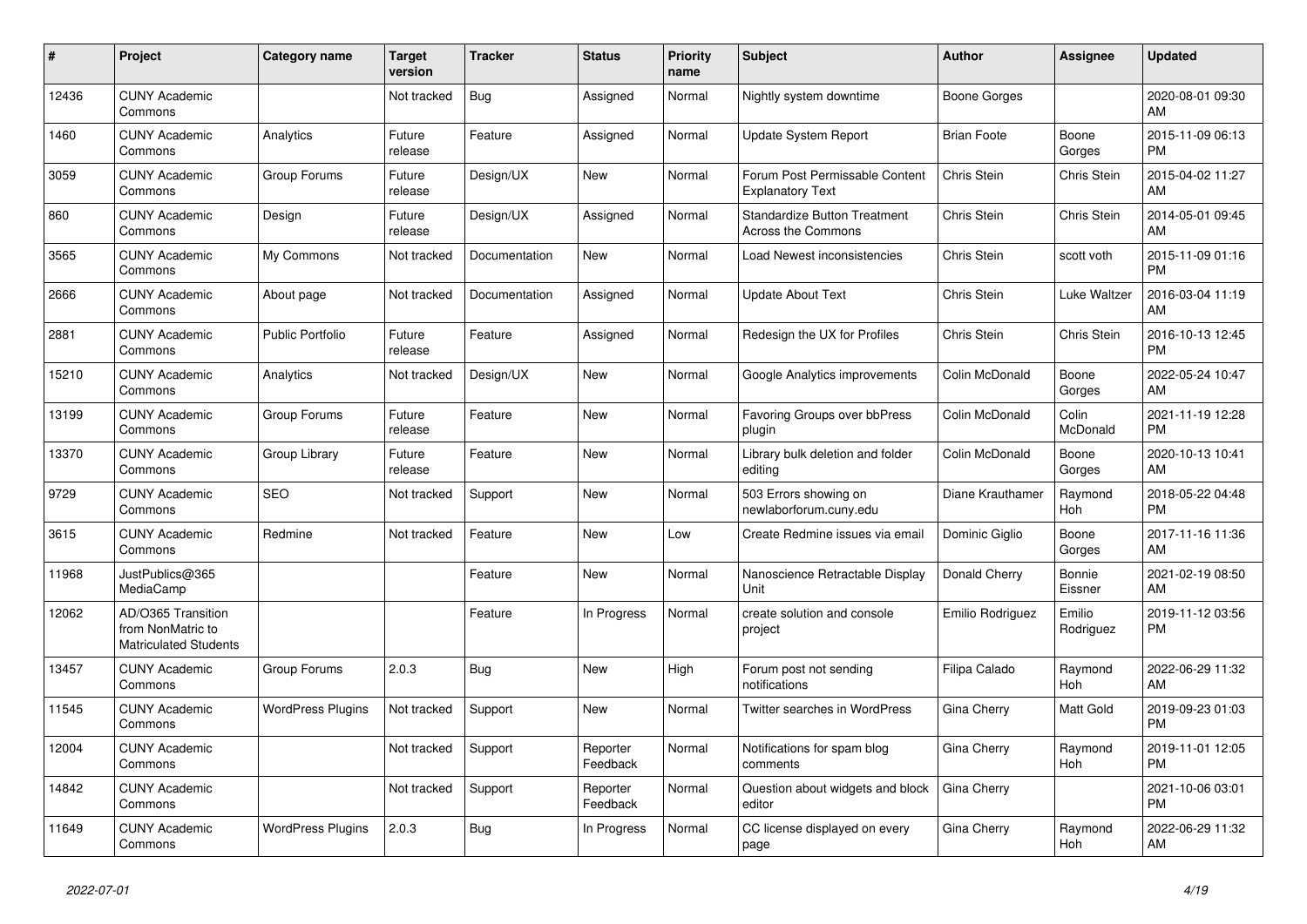| $\pmb{\sharp}$ | Project                         | <b>Category name</b>     | <b>Target</b><br>version | <b>Tracker</b> | <b>Status</b>        | <b>Priority</b><br>name | <b>Subject</b>                                                               | <b>Author</b> | Assignee            | <b>Updated</b>                |
|----------------|---------------------------------|--------------------------|--------------------------|----------------|----------------------|-------------------------|------------------------------------------------------------------------------|---------------|---------------------|-------------------------------|
| 3473           | <b>CUNY Academic</b><br>Commons | <b>User Experience</b>   | Future<br>release        | Feature        | Assigned             | Normal                  | Commons profile: Add help info<br>about "Positions" replacing "title"        | Keith Miyake  | Samantha<br>Raddatz | 2015-11-09 02:28<br><b>PM</b> |
| 6755           | <b>CUNY Academic</b><br>Commons | WordPress (misc)         | Future<br>release        | Bug            | New                  | Normal                  | Cannot Deactivate Plugin                                                     | Laura Kane    |                     | 2016-11-16 01:12<br><b>PM</b> |
| 11843          | <b>CUNY Academic</b><br>Commons | WordPress (misc)         | Future<br>release        | Design/UX      | <b>New</b>           | Normal                  | Tweaking the Gutenberg Editor<br>Interface                                   | Laurie Hurson |                     | 2022-04-26 12:00<br><b>PM</b> |
| 14475          | <b>CUNY Academic</b><br>Commons |                          | Not tracked              | Publicity      | <b>New</b>           | Normal                  | <b>OER Showcase Page</b>                                                     | Laurie Hurson | Laurie Hurson       | 2021-09-14 10:46<br>AM        |
| 14504          | <b>CUNY Academic</b><br>Commons |                          | Not tracked              | Publicity      | Reporter<br>Feedback | Normal                  | Adding showcases to home page<br>menu                                        | Laurie Hurson | Boone<br>Gorges     | 2022-01-19 03:26<br><b>PM</b> |
| 12328          | <b>CUNY Academic</b><br>Commons |                          | Not tracked              | Support        | New                  | Normal                  | Sign up Code for Non-CUNY<br>Faculty                                         | Laurie Hurson |                     | 2020-01-28 10:25<br>AM        |
| 12484          | <b>CUNY Academic</b><br>Commons |                          | Not tracked              | Support        | Reporter<br>Feedback | Normal                  | Sign up Code for COIL Course<br>starting in March                            | Laurie Hurson | Matt Gold           | 2020-03-02 02:26<br><b>PM</b> |
| 14538          | <b>CUNY Academic</b><br>Commons |                          | Not tracked              | Support        | Reporter<br>Feedback | Normal                  | <b>Weebly To Commons</b>                                                     | Laurie Hurson |                     | 2021-09-14 10:47<br>AM        |
| 15176          | <b>CUNY Academic</b><br>Commons |                          | Not tracked              | Support        | Reporter<br>Feedback | Normal                  | Archiving Q Writing & Old<br>Wordpress Sites on the Commons                  | Laurie Hurson |                     | 2022-02-08 10:28<br>AM        |
| 11789          | <b>CUNY Academic</b><br>Commons | Courses                  | Future<br>release        | Feature        | New                  | Normal                  | Ability to remove item from<br>Courses list                                  | Laurie Hurson | Sonja Leix          | 2019-09-24 12:28<br><b>PM</b> |
| 13650          | <b>CUNY Academic</b><br>Commons | Group Library            | Future<br>release        | Feature        | <b>New</b>           | Normal                  | Forum Attachments in Group<br>Library                                        | Laurie Hurson |                     | 2021-11-19 12:30<br><b>PM</b> |
| 14787          | <b>CUNY Academic</b><br>Commons | <b>Plugin Packages</b>   | Future<br>release        | Feature        | New                  | Normal                  | Creating a "Design" plugin<br>package                                        | Laurie Hurson | scott voth          | 2022-04-27 04:56<br><b>PM</b> |
| 11131          | <b>CUNY Academic</b><br>Commons |                          | Future<br>release        | Feature        | Reporter<br>Feedback | Normal                  | <b>Image Annotation Plugins</b>                                              | Laurie Hurson |                     | 2019-02-26 11:33<br>AM        |
| 12121          | <b>CUNY Academic</b><br>Commons | <b>WordPress Plugins</b> | 2.0.3                    | Feature        | Reporter<br>Feedback | Normal                  | Embedding H5P Iframes on<br><b>Commons Site</b>                              | Laurie Hurson | Boone<br>Gorges     | 2022-06-29 11:32<br>AM        |
| 12446          | <b>CUNY Academic</b><br>Commons | Groups (misc)            | Future<br>release        | Feature        | Reporter<br>Feedback | Normal                  | Toggle default site to group forum<br>posting                                | Laurie Hurson | Laurie Hurson       | 2020-03-10 11:57<br>AM        |
| 15613          | <b>CUNY Academic</b><br>Commons |                          | 2.0.3                    | Feature        | Reporter<br>Feedback | Normal                  | Adding "Passster" plugin                                                     | Laurie Hurson |                     | 2022-06-29 11:32<br>AM        |
| 15923          | <b>CUNY Academic</b><br>Commons |                          | Not tracked              | Feature        | Reporter<br>Feedback | Normal                  | <b>Bellows Plugin Adjustments</b>                                            | Laurie Hurson |                     | 2022-04-20 10:10<br>AM        |
| 11879          | <b>CUNY Academic</b><br>Commons |                          | Not tracked              | Bug            | New                  | Normal                  | Hypothesis comments appearing<br>on multiple, different pdfs across<br>blogs | Laurie Hurson | Laurie Hurson       | 2019-09-19 02:39<br><b>PM</b> |
| 12438          | <b>CUNY Academic</b><br>Commons | Courses                  | Not tracked              | Bug            | <b>New</b>           | Normal                  | Site appearing twice                                                         | Laurie Hurson | Boone<br>Gorges     | 2020-02-18 01:34<br><b>PM</b> |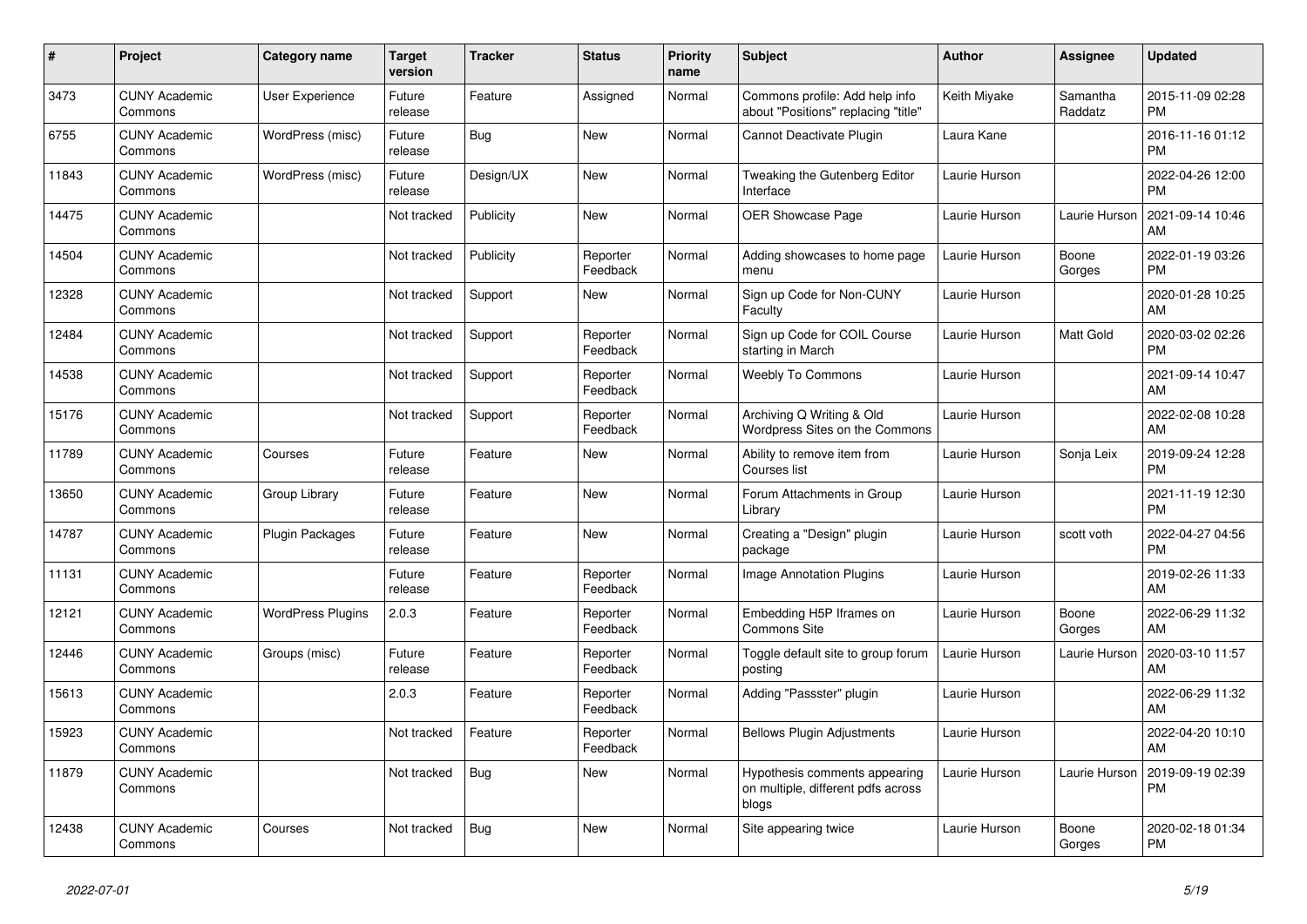| #     | Project                         | <b>Category name</b>      | <b>Target</b><br>version | <b>Tracker</b> | <b>Status</b>        | <b>Priority</b><br>name | <b>Subject</b>                                                                             | <b>Author</b> | <b>Assignee</b>     | <b>Updated</b>                |
|-------|---------------------------------|---------------------------|--------------------------|----------------|----------------------|-------------------------|--------------------------------------------------------------------------------------------|---------------|---------------------|-------------------------------|
| 14936 | <b>CUNY Academic</b><br>Commons |                           |                          | Bug            | New                  | Normal                  | Commons websites blocked by<br>SPS campus network                                          | Laurie Hurson |                     | 2021-11-03 03:57<br><b>PM</b> |
| 14940 | <b>CUNY Academic</b><br>Commons |                           |                          | Bug            | New                  | Normal                  | Discrepancy between Commons<br>profile "sites" and actual # of sites                       | Laurie Hurson |                     | 2021-11-08 11:09<br>AM        |
| 15757 | <b>CUNY Academic</b><br>Commons |                           |                          | <b>Bug</b>     | <b>New</b>           | Normal                  | Members # do not match                                                                     | Laurie Hurson |                     | 2022-03-30 04:52<br><b>PM</b> |
| 16199 | <b>CUNY Academic</b><br>Commons | <b>Directories</b>        | 2.0.3                    | Bug            | <b>New</b>           | Normal                  | Removed "Semester" Filter from<br><b>Courses Directory</b>                                 | Laurie Hurson | Boone<br>Gorges     | 2022-06-29 11:32<br>AM        |
| 9289  | <b>CUNY Academic</b><br>Commons | <b>WordPress Plugins</b>  | Future<br>release        | Bug            | Reporter<br>Feedback | Normal                  | Email Users Plugin                                                                         | Laurie Hurson | Boone<br>Gorges     | 2018-10-24 12:34<br><b>PM</b> |
| 11415 | <b>CUNY Academic</b><br>Commons | <b>WordPress Plugins</b>  | Not tracked              | Bug            | Reporter<br>Feedback | Normal                  | Blog Subscriptions in Jetpack                                                              | Laurie Hurson |                     | 2019-05-14 10:34<br>AM        |
| 9060  | <b>CUNY Academic</b><br>Commons | Commons In A Box          | Not tracked              | Bug            | Hold                 | Normal                  | Problems with CBox image library<br>/ upload                                               | Lisa Rhody    | Raymond<br>Hoh      | 2018-01-10 03:26<br><b>PM</b> |
| 2612  | <b>CUNY Academic</b><br>Commons |                           | Not tracked              | Publicity      | Assigned             | Normal                  | Pinterest site for the Commons                                                             | local admin   | Sarah<br>Morgano    | 2016-03-04 11:19<br>AM        |
| 2175  | <b>CUNY Academic</b><br>Commons | WordPress (misc)          | Not tracked              | Support        | Assigned             | Normal                  | Subscibe 2 vs. Jetpack<br>subscription options                                             | local admin   | Matt Gold           | 2016-01-26 04:58<br><b>PM</b> |
| 2325  | <b>CUNY Academic</b><br>Commons | BuddyPress (misc)         | Future<br>release        | Feature        | Assigned             | Low                     | Profile should have separate fields<br>for first/last names                                | local admin   | Boone<br>Gorges     | 2015-11-09 06:09<br><b>PM</b> |
| 2610  | <b>CUNY Academic</b><br>Commons | Group Invitations         | Future<br>release        | Feature        | Assigned             | Low                     | Request: Custom invitation<br>message to group invites                                     | local admin   | Boone<br>Gorges     | 2015-11-09 06:13<br><b>PM</b> |
| 7624  | <b>CUNY Academic</b><br>Commons | BuddyPress (misc)         | Future<br>release        | Design/UX      | New                  | Normal                  | <b>BP Notifications</b>                                                                    | Luke Waltzer  | Paige Dupont        | 2017-02-08 10:43<br><b>PM</b> |
| 6392  | <b>CUNY Academic</b><br>Commons | Group Forums              | Future<br>release        | Design/UX      | Assigned             | Low                     | Composition/Preview Panes in<br>Forum Posts                                                | Luke Waltzer  | Paige Dupont        | 2016-10-21 04:26<br><b>PM</b> |
| 9211  | <b>CUNY Academic</b><br>Commons | <b>WordPress Plugins</b>  | Future<br>release        | Support        | Reporter<br>Feedback | Normal                  | Auto-Role Setting in Forum Plugin<br>Causing Some Confusion                                | Luke Waltzer  | Boone<br>Gorges     | 2018-03-13 11:44<br>AM        |
| 6078  | <b>CUNY Academic</b><br>Commons | Blogs (BuddyPress)        | Future<br>release        | Feature        | <b>New</b>           | Normal                  | <b>Explore Adding Network Blog</b><br>Metadata Plugin                                      | Luke Waltzer  | Luke Waltzer        | 2016-10-11 10:29<br><b>PM</b> |
| 6389  | <b>CUNY Academic</b><br>Commons | <b>BuddyPress Docs</b>    | Future<br>release        | Feature        | New                  | Low                     | <b>Make Discussion Area Visible</b><br>When Editing a Doc                                  | Luke Waltzer  | Boone<br>Gorges     | 2016-10-21 04:16<br><b>PM</b> |
| 8835  | <b>CUNY Academic</b><br>Commons | <b>Blogs (BuddyPress)</b> | Future<br>release        | Feature        | New                  | Normal                  | Extend cuny.is shortlinks to sites                                                         | Luke Waltzer  | Boone<br>Gorges     | 2022-04-26 11:59<br>AM        |
| 5225  | <b>CUNY Academic</b><br>Commons | Registration              | Future<br>release        | Feature        | Assigned             | Normal                  | On-boarding Issues                                                                         | Luke Waltzer  | Samantha<br>Raddatz | 2016-02-12 02:58<br><b>PM</b> |
| 9895  | <b>CUNY Academic</b><br>Commons | Onboarding                | Future<br>release        | Feature        | Assigned             | Normal                  | Add "Accept Invitation"<br>link/button/function to Group<br>and/or Site invitation emails? | Luke Waltzer  | Boone<br>Gorges     | 2018-06-07 12:42<br><b>PM</b> |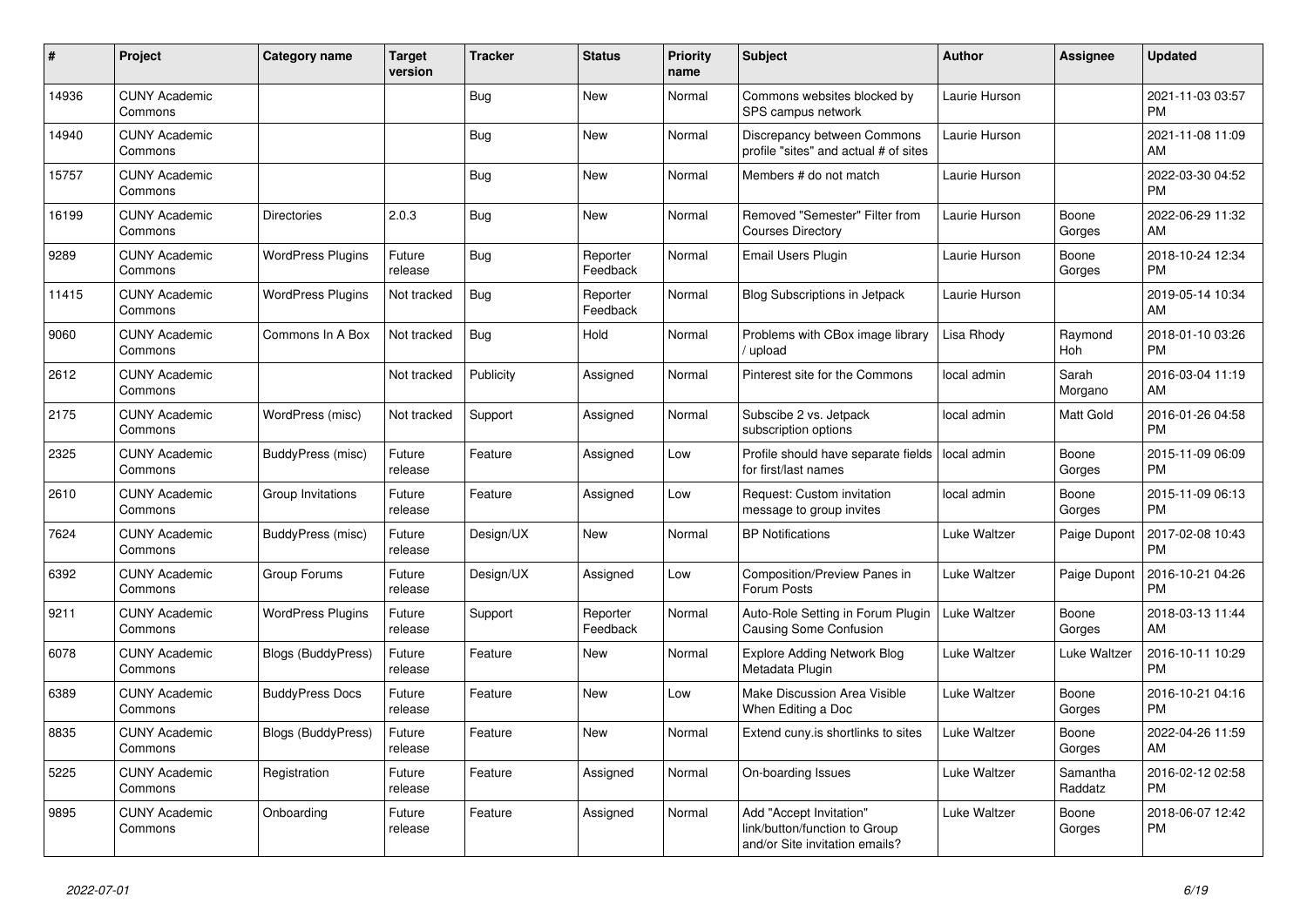| #     | <b>Project</b>                  | Category name            | <b>Target</b><br>version | <b>Tracker</b> | <b>Status</b>        | <b>Priority</b><br>name | <b>Subject</b>                                         | <b>Author</b>   | Assignee            | <b>Updated</b>                |
|-------|---------------------------------|--------------------------|--------------------------|----------------|----------------------|-------------------------|--------------------------------------------------------|-----------------|---------------------|-------------------------------|
| 7928  | <b>CUNY Academic</b><br>Commons | Group Forums             | Not tracked              | <b>Bug</b>     | New                  | Normal                  | Duplicate Forum post                                   | Luke Waltzer    | Raymond<br>Hoh      | 2017-04-11 09:27<br><b>PM</b> |
| 7981  | <b>CUNY Academic</b><br>Commons | Social Paper             | Future<br>release        | Bug            | New                  | Normal                  | Social Paper comments should<br>not go to spam         | Luke Waltzer    | Boone<br>Gorges     | 2018-04-16 03:52<br><b>PM</b> |
| 13430 | <b>CUNY Academic</b><br>Commons | Reply By Email           | Not tracked              | <b>Bug</b>     | <b>New</b>           | Normal                  | Delay in RBE                                           | Luke Waltzer    | Raymond<br>Hoh      | 2020-10-13 11:16<br>AM        |
| 5268  | <b>CUNY Academic</b><br>Commons | Group Forums             | Future<br>release        | Bug            | Assigned             | Normal                  | Long-time to post to multiple<br>groups                | Luke Waltzer    | Daniel Jones        | 2016-09-07 06:31<br><b>PM</b> |
| 5317  | <b>CUNY Academic</b><br>Commons | Group Blogs              | Not tracked              | <b>Bug</b>     | Reporter<br>Feedback | Normal                  | Notifications of New Post Didn't<br>Come               | Luke Waltzer    | Samantha<br>Raddatz | 2016-03-21 10:41<br><b>PM</b> |
| 6356  | <b>CUNY Academic</b><br>Commons | <b>WordPress Plugins</b> | Future<br>release        | Bug            | Reporter<br>Feedback | Low                     | Should Subscribe2 be<br>deprecated?                    | Luke Waltzer    |                     | 2017-03-20 12:20<br><b>PM</b> |
| 6644  | <b>CUNY Academic</b><br>Commons |                          | Not tracked              | <b>Bug</b>     | Reporter<br>Feedback | High                    | White Screen at Login Pge                              | Luke Waltzer    | Raymond<br>Hoh      | 2016-11-21 10:34<br><b>PM</b> |
| 8078  | <b>CUNY Academic</b><br>Commons | <b>WordPress Plugins</b> | Future<br>release        | System Upgrade | Assigned             | Normal                  | CommentPress Updates                                   | Margaret Galvan | Christian<br>Wach   | 2017-05-08 03:49<br><b>PM</b> |
| 8211  | <b>CUNY Academic</b><br>Commons | <b>WordPress Themes</b>  | Future<br>release        | Feature        | <b>New</b>           | Normal                  | Theme Suggestions: Material<br>Design-Inspired Themes  | Margaret Galvan | Margaret<br>Galvan  | 2017-08-07 02:48<br><b>PM</b> |
| 7828  | <b>CUNY Academic</b><br>Commons |                          | Not tracked              | Feature        | Assigned             | Normal                  | Theme Assessment 2017                                  | Margaret Galvan | Margaret<br>Galvan  | 2017-05-02 10:41<br><b>PM</b> |
| 8607  | <b>CUNY Academic</b><br>Commons |                          | Not tracked              | Support        | <b>New</b>           | Normal                  | Paypal?                                                | Marilyn Weber   | Matt Gold           | 2018-05-15 01:37<br><b>PM</b> |
| 12352 | <b>CUNY Academic</b><br>Commons |                          | Not tracked              | Support        | <b>New</b>           | Normal                  | "posts list" page builder block<br>option              | Marilyn Weber   |                     | 2020-02-03 01:29<br><b>PM</b> |
| 12382 | <b>CUNY Academic</b><br>Commons | Membership               | Not tracked              | Support        | <b>New</b>           | Normal                  | Email request change                                   | Marilyn Weber   | Marilyn<br>Weber    | 2020-02-06 12:56<br><b>PM</b> |
| 13286 | <b>CUNY Academic</b><br>Commons |                          | Not tracked              | Support        | <b>New</b>           | Normal                  | problem connecting with<br>WordPress app               | Marilyn Weber   | Raymond<br>Hoh      | 2020-09-08 11:16<br>AM        |
| 14911 | <b>CUNY Academic</b><br>Commons | <b>WordPress Themes</b>  | Not tracked              | Support        | <b>New</b>           | Normal                  | Twentytwentyone theme                                  | Marilyn Weber   |                     | 2021-10-28 10:37<br>AM        |
| 15045 | <b>CUNY Academic</b><br>Commons |                          |                          | Support        | <b>New</b>           | Normal                  | no result for KCeL in the search<br>box on the commons | Marilyn Weber   |                     | 2021-12-10 11:29<br>AM        |
| 15565 | <b>CUNY Academic</b><br>Commons |                          |                          | Support        | <b>New</b>           | Normal                  | Events - send updates to an email<br>listserv          | Marilyn Weber   |                     | 2022-03-10 01:06<br><b>PM</b> |
| 15685 | <b>CUNY Academic</b><br>Commons |                          |                          | Support        | New                  | High                    | problem with chrome?                                   | Marilyn Weber   |                     | 2022-04-25 03:40<br><b>PM</b> |
| 15816 | <b>CUNY Academic</b><br>Commons |                          | Not tracked              | Support        | New                  | Normal                  | slow loading at SPS                                    | Marilyn Weber   |                     | 2022-04-05 01:26<br><b>PM</b> |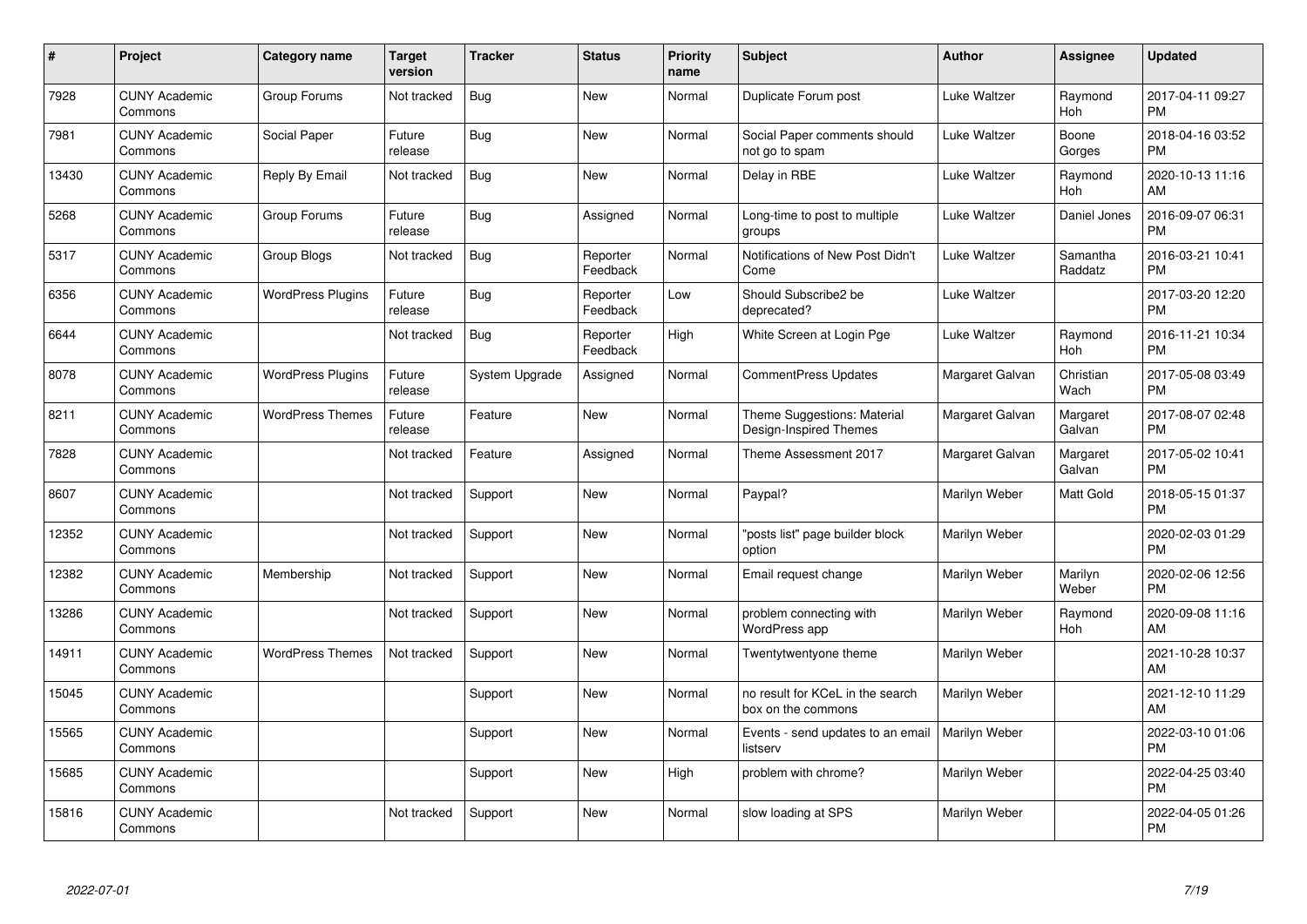| #     | Project                         | <b>Category name</b>     | <b>Target</b><br>version | <b>Tracker</b> | <b>Status</b>        | <b>Priority</b><br>name | <b>Subject</b>                                                    | <b>Author</b> | <b>Assignee</b> | <b>Updated</b>                |
|-------|---------------------------------|--------------------------|--------------------------|----------------|----------------------|-------------------------|-------------------------------------------------------------------|---------------|-----------------|-------------------------------|
| 11519 | <b>CUNY Academic</b><br>Commons |                          | Not tracked              | Support        | Assigned             | Normal                  | comment option not appearing                                      | Marilyn Weber |                 | 2019-09-24 10:28<br>AM        |
| 11848 | <b>CUNY Academic</b><br>Commons |                          | Not tracked              | Support        | Hold                 | Normal                  | a Dean of Faculty wants to share<br>a large file                  | Marilyn Weber |                 | 2019-09-24 08:44<br>AM        |
| 9207  | <b>CUNY Academic</b><br>Commons |                          | Future<br>release        | Support        | Reporter<br>Feedback | Normal                  | display dashboards made in<br>Tableau?                            | Marilyn Weber | Boone<br>Gorges | 2018-04-10 10:42<br>AM        |
| 10273 | <b>CUNY Academic</b><br>Commons | Registration             | Not tracked              | Support        | Reporter<br>Feedback | Normal                  | users combining CF and campus<br>address                          | Marilyn Weber |                 | 2019-09-18 10:58<br>AM        |
| 10657 | <b>CUNY Academic</b><br>Commons |                          | Not tracked              | Support        | Reporter<br>Feedback | Normal                  | child theme problems                                              | Marilyn Weber |                 | 2018-11-08 01:19<br><b>PM</b> |
| 11149 | <b>CUNY Academic</b><br>Commons |                          | Not tracked              | Support        | Reporter<br>Feedback | Normal                  | comments getting blocked                                          | Marilyn Weber | Raymond<br>Hoh  | 2019-03-26 11:40<br>AM        |
| 11509 | <b>CUNY Academic</b><br>Commons |                          | Not tracked              | Support        | Reporter<br>Feedback | Normal                  | deleted Page causing a Menu<br>problem?                           | Marilyn Weber |                 | 2019-06-04 09:54<br>AM        |
| 11771 | <b>CUNY Academic</b><br>Commons |                          | Not tracked              | Support        | Reporter<br>Feedback | Normal                  | post displays in sections                                         | Marilyn Weber |                 | 2019-08-20 10:34<br>AM        |
| 11787 | <b>CUNY Academic</b><br>Commons |                          | Not tracked              | Support        | Reporter<br>Feedback | Normal                  | automated comments notifications<br>on ZenDesk                    | Marilyn Weber |                 | 2019-08-26 06:18<br><b>PM</b> |
| 12350 | <b>CUNY Academic</b><br>Commons | Blogs (BuddyPress)       | Not tracked              | Support        | Reporter<br>Feedback | Normal                  | URL creation problem                                              | Marilyn Weber |                 | 2020-02-03 11:27<br>AM        |
| 12741 | <b>CUNY Academic</b><br>Commons | <b>WordPress Plugins</b> | Not tracked              | Support        | Reporter<br>Feedback | Normal                  | Tableau Public Viz Block                                          | Marilyn Weber | Raymond<br>Hoh  | 2020-05-12 11:00<br>AM        |
| 13034 | <b>CUNY Academic</b><br>Commons |                          | Not tracked              | Support        | Reporter<br>Feedback | Normal                  | a site is asking people to join the<br>Commons to get a download  | Marilyn Weber |                 | 2020-07-12 07:23<br>AM        |
| 13255 | <b>CUNY Academic</b><br>Commons |                          | Not tracked              | Support        | Reporter<br>Feedback | Normal                  | Accessibility problems                                            | Marilyn Weber |                 | 2020-09-01 05:48<br><b>PM</b> |
| 13975 | <b>CUNY Academic</b><br>Commons | Social Paper             | Not tracked              | Support        | Reporter<br>Feedback | Normal                  | can't approve comments on Social<br>Paper paper                   | Marilyn Weber |                 | 2021-02-12 09:33<br>AM        |
| 14074 | <b>CUNY Academic</b><br>Commons | WordPress (misc)         | Not tracked              | Support        | Reporter<br>Feedback | Normal                  | page password protection problem                                  | Marilyn Weber |                 | 2021-03-02 11:03<br>AM        |
| 14398 | <b>CUNY Academic</b><br>Commons |                          | Not tracked              | Support        | Reporter<br>Feedback | Normal                  | Events plug-in notification problem                               | Marilyn Weber |                 | 2021-05-11 11:21<br>AM        |
| 14784 | <b>CUNY Academic</b><br>Commons |                          |                          | Support        | Reporter<br>Feedback | Normal                  | User report of logo problem when<br>using Customizer theme        | Marilyn Weber |                 | 2021-09-17 10:25<br>AM        |
| 14900 | <b>CUNY Academic</b><br>Commons |                          | Not tracked              | Support        | Reporter<br>Feedback | Normal                  | previous theme?                                                   | Marilyn Weber |                 | 2021-10-25 10:31<br>AM        |
| 15169 | <b>CUNY Academic</b><br>Commons |                          | 2.0.3                    | Support        | Reporter<br>Feedback | Normal                  | new Prelude website zipfiles for<br>custom theme and other files. | Marilyn Weber |                 | 2022-06-29 11:32<br>AM        |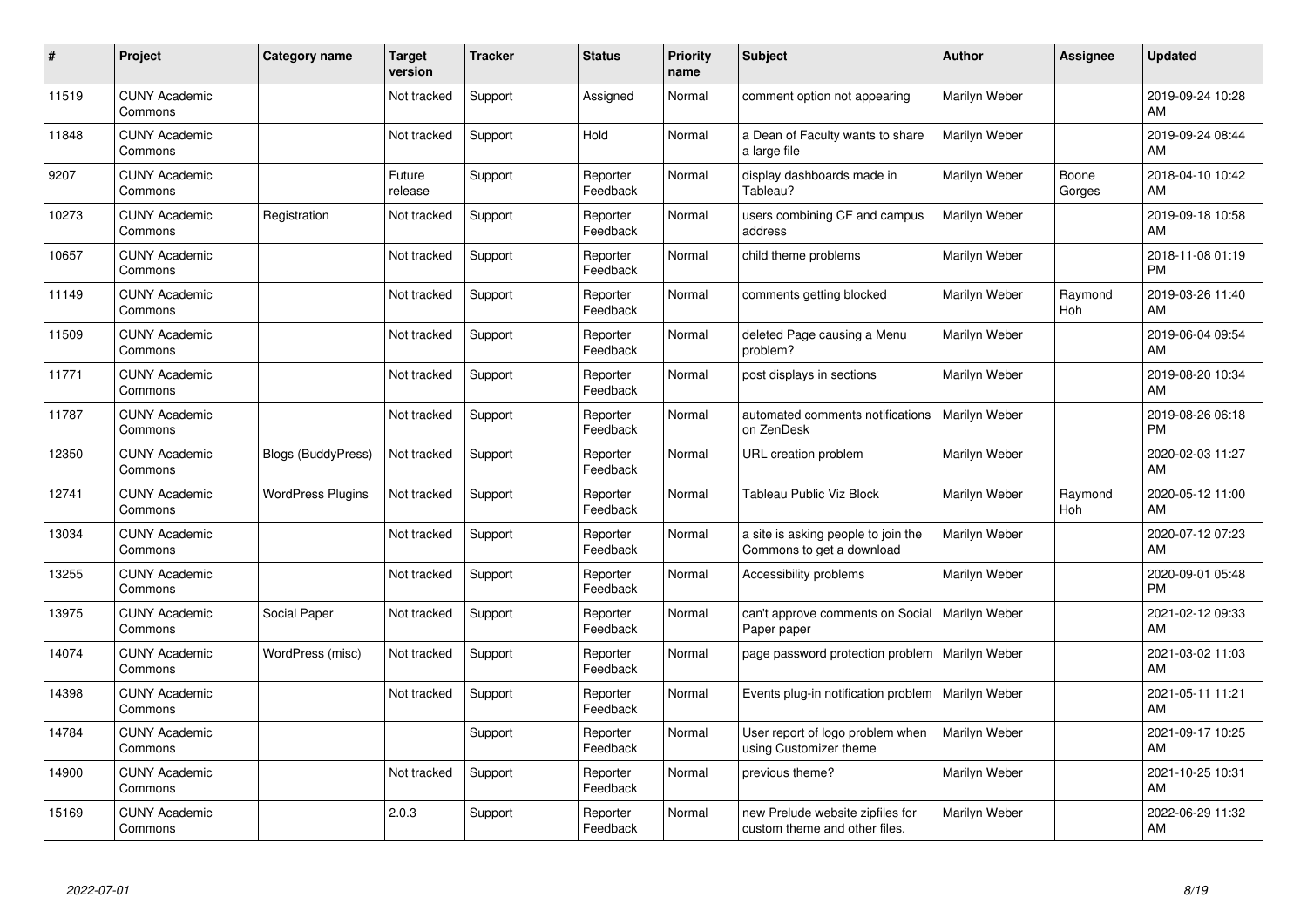| #     | Project                         | <b>Category name</b>       | <b>Target</b><br>version | Tracker    | <b>Status</b>        | Priority<br>name | <b>Subject</b>                                                                                                                                        | Author        | <b>Assignee</b>     | <b>Updated</b>                |
|-------|---------------------------------|----------------------------|--------------------------|------------|----------------------|------------------|-------------------------------------------------------------------------------------------------------------------------------------------------------|---------------|---------------------|-------------------------------|
| 15260 | <b>CUNY Academic</b><br>Commons |                            |                          | Support    | Reporter<br>Feedback | Normal           | Diacritical markings   European<br>Stages                                                                                                             | Marilyn Weber |                     | 2022-02-04 08:16<br>AM        |
| 15370 | <b>CUNY Academic</b><br>Commons |                            |                          | Support    | Reporter<br>Feedback | Normal           | All-in-One Event Calendar?                                                                                                                            | Marilyn Weber |                     | 2022-02-17 11:03<br>AM        |
| 15655 | <b>CUNY Academic</b><br>Commons |                            | 2.0.3                    | Support    | Reporter<br>Feedback | Normal           | Event Aggregator plugin?                                                                                                                              | Marilyn Weber |                     | 2022-06-29 11:32<br>AM        |
| 16099 | <b>CUNY Academic</b><br>Commons |                            |                          | Support    | Reporter<br>Feedback | Normal           | request for Newsletter Glue                                                                                                                           | Marilyn Weber |                     | 2022-05-13 12:14<br><b>PM</b> |
| 16110 | <b>CUNY Academic</b><br>Commons |                            |                          | Support    | Reporter<br>Feedback | Normal           | remove Creative Commons<br>license from pages?                                                                                                        | Marilyn Weber | Raymond<br>Hoh      | 2022-05-17 06:11<br><b>PM</b> |
| 5050  | <b>CUNY Academic</b><br>Commons | Social Paper               | Future<br>release        | Feature    | New                  | Low              | Making comments visible in SP<br>editing mode (SP suggestion #1)                                                                                      | Marilyn Weber | Samantha<br>Raddatz | 2019-09-17 11:10<br><b>PM</b> |
| 5052  | <b>CUNY Academic</b><br>Commons | Social Paper               | Future<br>release        | Feature    | <b>New</b>           | Low              | Sentence by sentence or line by<br>line comments (SP suggestion #3)                                                                                   | Marilyn Weber | Boone<br>Gorges     | 2016-02-11 10:24<br><b>PM</b> |
| 5053  | <b>CUNY Academic</b><br>Commons | Social Paper               | Future<br>release        | Feature    | <b>New</b>           | Low              | Scrollable menu to add readers<br>(SP suggestion #4)                                                                                                  | Marilyn Weber | Samantha<br>Raddatz | 2016-04-21 05:21<br><b>PM</b> |
| 5058  | <b>CUNY Academic</b><br>Commons | Social Paper               | Future<br>release        | Feature    | <b>New</b>           | Low              | Can there be a clearer signal that<br>even when comments have<br>already been made you add<br>comments by clicking on the side?<br>(SP suggestion #5) | Marilyn Weber | Samantha<br>Raddatz | 2016-02-11 10:24<br><b>PM</b> |
| 5199  | <b>CUNY Academic</b><br>Commons | Social Paper               | Future<br>release        | Feature    | <b>New</b>           | Normal           | add tables to the SP editor                                                                                                                           | Marilyn Weber |                     | 2016-10-24 11:27<br>AM        |
| 5205  | <b>CUNY Academic</b><br>Commons | Social Paper               | Future<br>release        | Feature    | <b>New</b>           | Normal           | Social Paper folders                                                                                                                                  | Marilyn Weber |                     | 2016-02-11 10:24<br><b>PM</b> |
| 5397  | <b>CUNY Academic</b><br>Commons | Social Paper               | Future<br>release        | Feature    | <b>New</b>           | Normal           | frustrating to have to<br>enable/disable in SP                                                                                                        | Marilyn Weber | Samantha<br>Raddatz | 2016-04-20 03:39<br><b>PM</b> |
| 5992  | <b>CUNY Academic</b><br>Commons | <b>Email Notifications</b> | Future<br>release        | Feature    | <b>New</b>           | Normal           | Changing the From line of<br>autogenerated blog emails                                                                                                | Marilyn Weber |                     | 2018-09-27 05:19<br><b>PM</b> |
| 13912 | <b>CUNY Academic</b><br>Commons |                            | Not tracked              | Feature    | Hold                 | Low              | posting "missed schedule"                                                                                                                             | Marilyn Weber |                     | 2021-02-23 10:46<br>AM        |
| 5282  | <b>CUNY Academic</b><br>Commons | Social Paper               | Future<br>release        | Bug        | <b>New</b>           | Normal           | Replying via email directs to paper<br>but not individual comment.                                                                                    | Marilyn Weber | Raymond<br>Hoh      | 2016-03-02 01:48<br><b>PM</b> |
| 9835  | <b>CUNY Academic</b><br>Commons | Group Forums               | Future<br>release        | <b>Bug</b> | Assigned             | Normal           | add a "like" function?                                                                                                                                | Marilyn Weber | Erik Trainer        | 2018-06-05 01:49<br><b>PM</b> |
| 11971 | <b>CUNY Academic</b><br>Commons | <b>Email Notifications</b> | Future<br>release        | Bug        | Reporter<br>Feedback | Low              | Pictures obscured in emailed post<br>notifications                                                                                                    | Marilyn Weber | Raymond<br>Hoh      | 2019-11-21 01:14<br><b>PM</b> |
| 12360 | <b>CUNY Academic</b><br>Commons | <b>WordPress Themes</b>    | Not tracked              | Bug        | Reporter<br>Feedback | Normal           | site just says "DANTE We are<br>currently in maintenance mode,<br>please check back shortly."                                                         | Marilyn Weber |                     | 2020-02-04 12:13<br>PM        |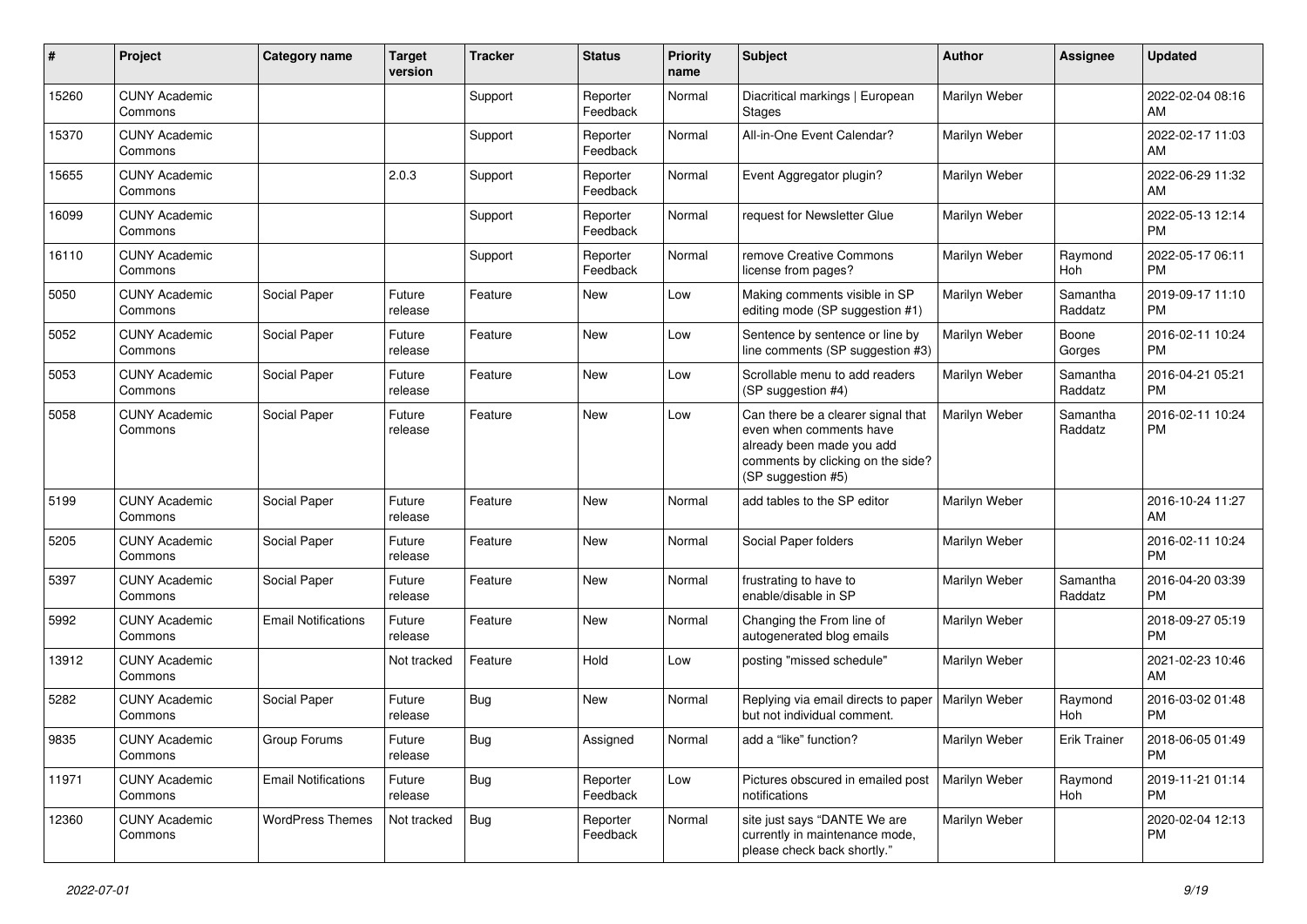| #     | Project                         | Category name            | <b>Target</b><br>version | <b>Tracker</b> | <b>Status</b>        | Priority<br>name | <b>Subject</b>                                                     | <b>Author</b>      | Assignee            | <b>Updated</b>                |
|-------|---------------------------------|--------------------------|--------------------------|----------------|----------------------|------------------|--------------------------------------------------------------------|--------------------|---------------------|-------------------------------|
| 13328 | <b>CUNY Academic</b><br>Commons | Group Forums             | Not tracked              | Bug            | Reporter<br>Feedback | Normal           | cross-posting in two related<br>groups                             | Marilyn Weber      | Raymond<br>Hoh      | 2020-09-15 10:39<br><b>PM</b> |
| 2571  | <b>NYCDH Community</b><br>Site  |                          |                          | Feature        | Assigned             | Normal           | Add Google custom search box to<br>homepage                        | Mark Newton        | Raymond<br>Hoh      | 2013-05-18 07:49<br><b>PM</b> |
| 2574  | <b>NYCDH Community</b><br>Site  |                          |                          | Feature        | Assigned             | Normal           | Add Way to Upload Files to<br>Groups                               | <b>Mark Newton</b> | Raymond<br>Hoh      | 2013-05-18 07:46<br><b>PM</b> |
| 2577  | <b>NYCDH Community</b><br>Site  |                          |                          | Feature        | Assigned             | Low              | Investigate Potential to Add Links<br>to the Forum                 | <b>Mark Newton</b> | Alex Gil            | 2013-05-16 09:40<br><b>PM</b> |
| 2573  | <b>NYCDH Community</b><br>Site  |                          |                          | Feature        | Reporter<br>Feedback | Normal           | Add dh nyc twitter list feed to site                               | Mark Newton        | Matt Gold           | 2013-05-16 11:42<br><b>PM</b> |
| 2576  | <b>NYCDH Community</b><br>Site  |                          |                          | <b>Bug</b>     | Hold                 | Low              | Test Next Button in Javascript<br><b>Tutorial Under Activities</b> | <b>Mark Newton</b> | Alex Gil            | 2013-05-18 02:55<br><b>PM</b> |
| 10262 | <b>CUNY Academic</b><br>Commons |                          | Not tracked              | Bug            | Reporter<br>Feedback | Normal           | Newsletter Plugin: Broken Image<br>at Bottom of All Newsletters    | Mark Webb          | Raymond<br>Hoh      | 2018-08-30 05:17<br><b>PM</b> |
| 10678 | <b>CUNY Academic</b><br>Commons |                          | Not tracked              | Bug            | Reporter<br>Feedback | High             | Newsletter Plugin Not Sending<br><b>Out Newsletters</b>            | Mark Webb          | Boone<br>Gorges     | 2019-09-16 09:38<br><b>PM</b> |
| 10769 | <b>CUNY Academic</b><br>Commons | <b>WordPress Themes</b>  | Not tracked              | <b>Bug</b>     | Reporter<br>Feedback | Normal           | 2011 Theme Sidebar                                                 | Mark Webb          |                     | 2018-12-04 04:09<br><b>PM</b> |
| 11120 | <b>CUNY Academic</b><br>Commons | <b>WordPress Plugins</b> | Not tracked              | <b>Bug</b>     | Reporter<br>Feedback | Normal           | Events Manager Events Not<br>Showing Up                            | Mark Webb          |                     | 2019-02-27 04:10<br><b>PM</b> |
| 3577  | <b>CUNY Academic</b><br>Commons | My Commons               | Future<br>release        | Design/UX      | Assigned             | Normal           | Replies to items in My Commons                                     | <b>Matt Gold</b>   | Raymond<br>Hoh      | 2015-04-09 05:19<br><b>PM</b> |
| 4027  | <b>CUNY Academic</b><br>Commons | Commons In A Box         | Not tracked              | Design/UX      | Assigned             | Normal           | Usability review of CBOX update<br>procedures                      | <b>Matt Gold</b>   | Samantha<br>Raddatz | 2015-05-11 06:36<br><b>PM</b> |
| 4235  | <b>CUNY Academic</b><br>Commons |                          | Not tracked              | Design/UX      | Assigned             | Normal           | Explore user experience around<br>comments on forum topics vs docs | <b>Matt Gold</b>   | Samantha<br>Raddatz | 2015-07-21 10:23<br>AM        |
| 4404  | <b>CUNY Academic</b><br>Commons | <b>Public Portfolio</b>  | Future<br>release        | Design/UX      | Assigned             | Normal           | Change color of permissions info<br>on portfolio editing interface | <b>Matt Gold</b>   | Samantha<br>Raddatz | 2015-08-11 05:28<br><b>PM</b> |
| 4903  | <b>CUNY Academic</b><br>Commons | Events                   | Future<br>release        | Design/UX      | Assigned             | Normal           | Improving visual appearance of<br>event calendars                  | <b>Matt Gold</b>   | Boone<br>Gorges     | 2016-10-13 11:51<br>AM        |
| 6298  | <b>CUNY Academic</b><br>Commons | User Experience          | Not tracked              | Design/UX      | Assigned             | Normal           | Examine data from survey                                           | <b>Matt Gold</b>   | Margaret<br>Galvan  | 2016-10-14 12:16<br><b>PM</b> |
| 6014  | <b>CUNY Academic</b><br>Commons | Publicity                | Future<br>release        | Publicity      | Reporter<br>Feedback | Normal           | Google search listing                                              | <b>Matt Gold</b>   | Boone<br>Gorges     | 2016-09-21 03:48<br><b>PM</b> |
| 9015  | <b>CUNY Academic</b><br>Commons | Groups (misc)            | Not tracked              | Outreach       | Assigned             | Normal           | Email group admins the email<br>addresses of their groups          | Matt Gold          | Matt Gold           | 2018-01-02 09:54<br>AM        |
| 3369  | <b>CUNY Academic</b><br>Commons | Reply By Email           | Not tracked              | Outreach       | Hold                 | Normal           | Release reply by email to WP<br>plugin directory                   | Matt Gold          | Raymond<br>Hoh      | 2016-03-01 12:46<br><b>PM</b> |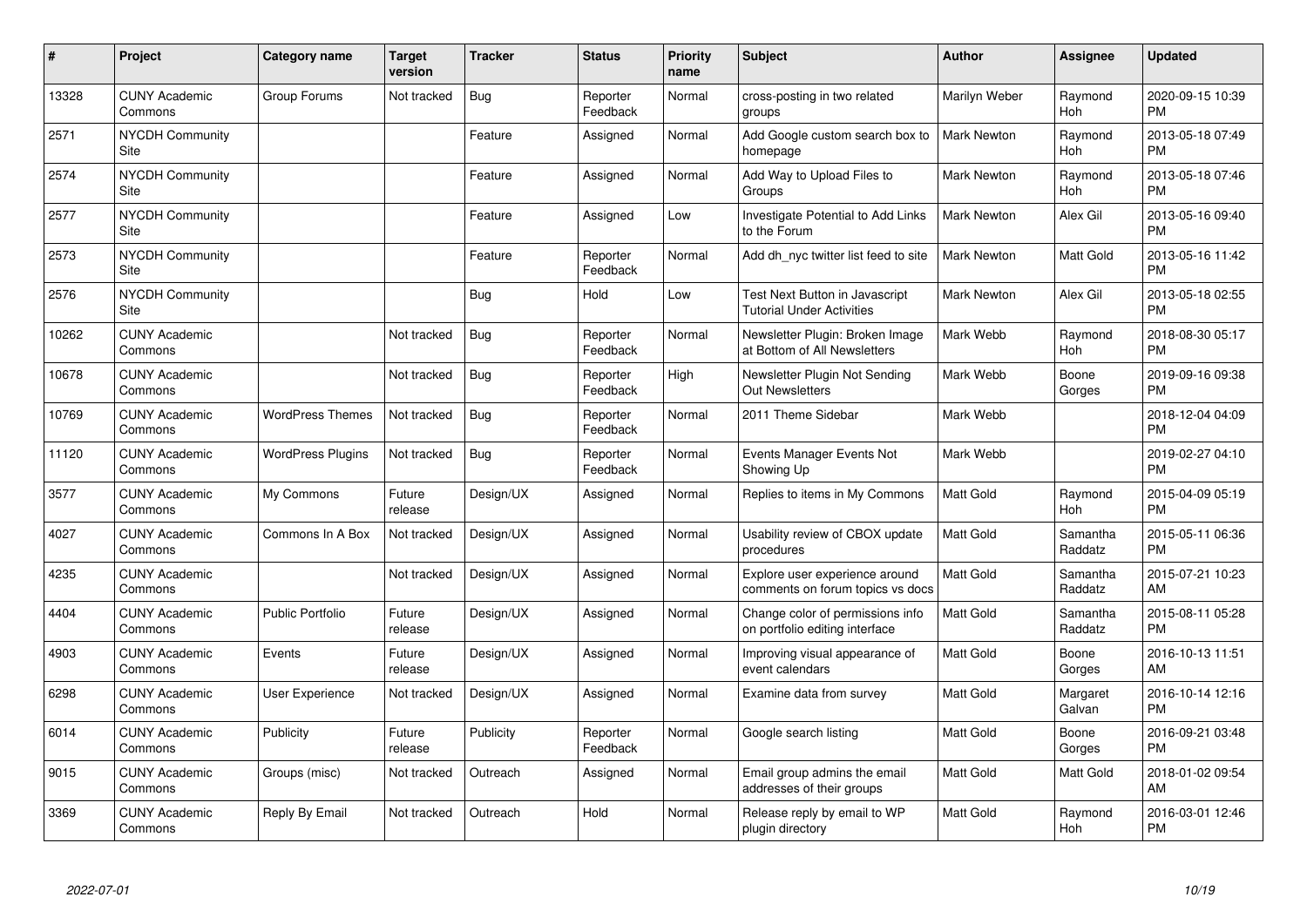| #    | Project                         | <b>Category name</b>       | <b>Target</b><br>version | <b>Tracker</b> | <b>Status</b> | Priority<br>name | <b>Subject</b>                                                                     | Author           | <b>Assignee</b>     | <b>Updated</b>                |
|------|---------------------------------|----------------------------|--------------------------|----------------|---------------|------------------|------------------------------------------------------------------------------------|------------------|---------------------|-------------------------------|
| 3524 | <b>CUNY Academic</b><br>Commons | Documentation              | Not tracked              | Documentation  | Assigned      | Normal           | Post describing all you can do<br>when starting up a new blog/group                | <b>Matt Gold</b> | scott voth          | 2014-10-04 12:56<br><b>PM</b> |
| 8666 | <b>CUNY Academic</b><br>Commons | Teaching                   | Not tracked              | Documentation  | Assigned      | Normal           | Create Teaching on the Commons<br>Resource Page                                    | <b>Matt Gold</b> | Laurie Hurson       | 2019-09-23 03:16<br><b>PM</b> |
| 636  | <b>CUNY Academic</b><br>Commons | WordPress (misc)           | Not tracked              | Support        | Assigned      | Normal           | Create Lynda.com-like Table of<br>Contents for Prospective Tutorial<br>Screencasts | Matt Gold        | scott voth          | 2016-02-23 03:12<br><b>PM</b> |
| 4070 | <b>CUNY Academic</b><br>Commons | Analytics                  | Not tracked              | Support        | Assigned      | Normal           | Request for JITP site analytics                                                    | Matt Gold        | Seth Persons        | 2016-02-23 03:09<br><b>PM</b> |
| 4986 | <b>CUNY Academic</b><br>Commons | ZenDesk                    | Not tracked              | Support        | Assigned      | Normal           | Prepare documentation for<br>Zendesk re web widget                                 | <b>Matt Gold</b> | Samantha<br>Raddatz | 2016-02-25 03:09<br><b>PM</b> |
| 9941 | <b>CUNY Academic</b><br>Commons | Wiki                       | Not tracked              | Support        | Assigned      | Normal           | Wiki functionality                                                                 | <b>Matt Gold</b> | Boone<br>Gorges     | 2018-06-26 10:57<br>AM        |
| 364  | <b>CUNY Academic</b><br>Commons | <b>WordPress Plugins</b>   | Future<br>release        | Feature        | New           | Normal           | <b>Bulletin Board</b>                                                              | Matt Gold        |                     | 2015-01-05 08:50<br><b>PM</b> |
| 3657 | <b>CUNY Academic</b><br>Commons | WordPress (misc)           | Not tracked              | Feature        | New           | Normal           | Create alert for GC email<br>addresses                                             | Matt Gold        | Matt Gold           | 2016-04-14 11:29<br><b>PM</b> |
| 287  | <b>CUNY Academic</b><br>Commons | WordPress (misc)           | Future<br>release        | Feature        | Assigned      | Normal           | Create troubleshooting tool for<br>account sign-up                                 | <b>Matt Gold</b> | Boone<br>Gorges     | 2015-11-09 06:17<br><b>PM</b> |
| 310  | CUNY Academic<br>Commons        | <b>BuddyPress (misc)</b>   | Future<br>release        | Feature        | Assigned      | Low              | <b>Friend Request Email</b>                                                        | Matt Gold        | Samantha<br>Raddatz | 2015-11-09 05:08<br><b>PM</b> |
| 333  | CUNY Academic<br>Commons        | <b>Email Notifications</b> | Future<br>release        | Feature        | Assigned      | Low              | Delay Forum Notification Email<br>Delivery Until After Editing Period<br>Ends      | <b>Matt Gold</b> | Raymond<br>Hoh      | 2015-11-09 06:01<br>PM        |
| 365  | <b>CUNY Academic</b><br>Commons | WordPress (misc)           | Future<br>release        | Feature        | Assigned      | Normal           | <b>Create Mouseover Tooltips</b><br>throughout Site                                | Matt Gold        | Chris Stein         | 2015-11-09 06:18<br><b>PM</b> |
| 370  | CUNY Academic<br>Commons        | Registration               | Future<br>release        | Feature        | Assigned      | High             | <b>Guest Accounts</b>                                                              | Matt Gold        | Matt Gold           | 2015-04-09 09:33<br><b>PM</b> |
| 377  | <b>CUNY Academic</b><br>Commons | BuddyPress (misc)          | Future<br>release        | Feature        | Assigned      | Normal           | Like buttons                                                                       | Matt Gold        | Boone<br>Gorges     | 2010-11-16 05:13<br><b>PM</b> |
| 412  | <b>CUNY Academic</b><br>Commons | <b>WordPress Themes</b>    | Future<br>release        | Feature        | Assigned      | Normal           | <b>Featured Themes</b>                                                             | Matt Gold        | Dominic<br>Giglio   | 2015-01-05 08:44<br><b>PM</b> |
| 435  | <b>CUNY Academic</b><br>Commons | BuddyPress (misc)          | Future<br>release        | Feature        | Assigned      | Normal           | Include Avatar Images in Forum<br><b>Post Notification Emails</b>                  | Matt Gold        | Boone<br>Gorges     | 2010-12-08 12:40<br>PM        |
| 497  | <b>CUNY Academic</b><br>Commons | <b>WordPress Plugins</b>   | Future<br>release        | Feature        | Assigned      | Normal           | Drag and Drop Ordering on<br>Gallery Post Plugin                                   | Matt Gold        | Ron Rennick         | 2015-11-09 06:18<br><b>PM</b> |
| 500  | <b>CUNY Academic</b><br>Commons | BuddyPress (misc)          | Future<br>release        | Feature        | Assigned      | Normal           | Export Group Data                                                                  | Matt Gold        | Boone<br>Gorges     | 2010-12-19 12:09<br><b>PM</b> |
| 554  | <b>CUNY Academic</b><br>Commons | BuddyPress (misc)          | Future<br>release        | Feature        | Assigned      | Normal           | Add Trackback notifications to<br>site-wide activity feed                          | Matt Gold        | Boone<br>Gorges     | 2015-11-09 06:19<br><b>PM</b> |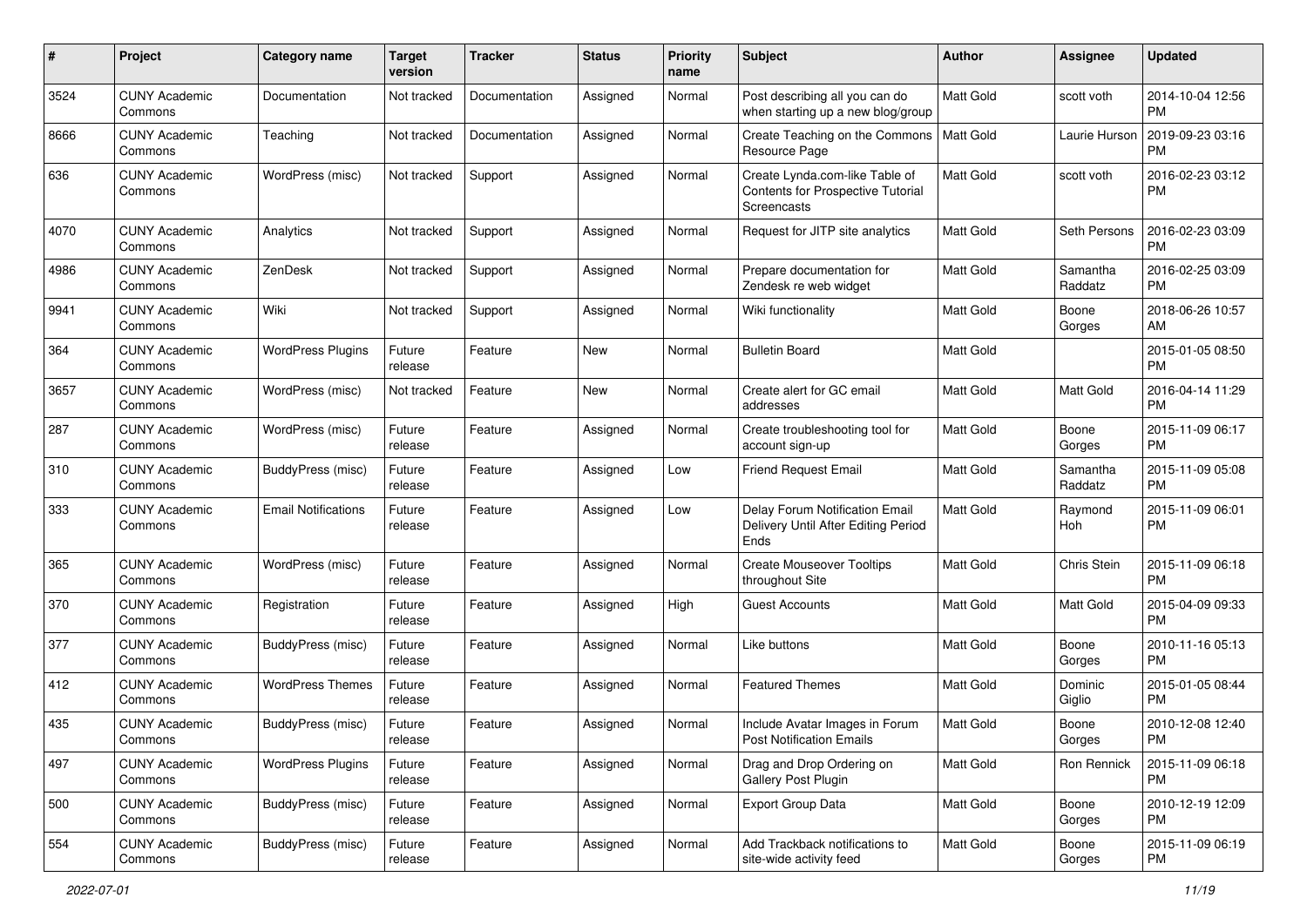| #    | Project                         | <b>Category name</b>     | <b>Target</b><br>version | <b>Tracker</b> | <b>Status</b> | <b>Priority</b><br>name | <b>Subject</b>                                                                | Author           | Assignee            | <b>Updated</b>                |
|------|---------------------------------|--------------------------|--------------------------|----------------|---------------|-------------------------|-------------------------------------------------------------------------------|------------------|---------------------|-------------------------------|
| 599  | <b>CUNY Academic</b><br>Commons | <b>BuddyPress (misc)</b> | Future<br>release        | Feature        | Assigned      | Normal                  | Consider adding rating plugins for<br><b>BuddyPress/BBPress</b>               | <b>Matt Gold</b> | Boone<br>Gorges     | 2011-08-22 06:50<br><b>PM</b> |
| 635  | <b>CUNY Academic</b><br>Commons | BuddyPress (misc)        | Future<br>release        | Feature        | Assigned      | Normal                  | Big Blue Button -<br>Videoconferencing in Groups and<br><b>Blogs</b>          | <b>Matt Gold</b> | Boone<br>Gorges     | 2011-03-14 03:24<br>PM        |
| 653  | <b>CUNY Academic</b><br>Commons | Group Blogs              | Future<br>release        | Feature        | Assigned      | Normal                  | Redesign Integration of Groups<br>and Blogs                                   | Matt Gold        | Samantha<br>Raddatz | 2015-11-09 05:40<br>PM.       |
| 658  | <b>CUNY Academic</b><br>Commons | <b>WordPress Plugins</b> | Future<br>release        | Feature        | Assigned      | Normal                  | Rebulid Sitewide Tag Suggestion                                               | <b>Matt Gold</b> | Boone<br>Gorges     | 2015-01-05 08:47<br><b>PM</b> |
| 940  | <b>CUNY Academic</b><br>Commons | Redmine                  | Future<br>release        | Feature        | Assigned      | Low                     | Communication with users after<br>releases                                    | Matt Gold        | Dominic<br>Giglio   | 2012-09-09 04:36<br><b>PM</b> |
| 1105 | <b>CUNY Academic</b><br>Commons | WordPress (misc)         | Future<br>release        | Feature        | Assigned      | Normal                  | Rephrase Blog Privacy Options                                                 | <b>Matt Gold</b> | Samantha<br>Raddatz | 2015-11-09 06:19<br><b>PM</b> |
| 1192 | <b>CUNY Academic</b><br>Commons | <b>Group Files</b>       | Future<br>release        | Feature        | Assigned      | Low                     | When posting group files, allow<br>users to add a category without<br>saving  | Matt Gold        | Raymond<br>Hoh      | 2015-11-09 05:53<br>PM        |
| 1562 | <b>CUNY Academic</b><br>Commons | <b>WordPress Plugins</b> | Future<br>release        | Feature        | Assigned      | Low                     | Play with NYT Collaborative<br>Authoring Tool                                 | Matt Gold        | Boone<br>Gorges     | 2015-01-05 08:47<br>PM.       |
| 2013 | <b>CUNY Academic</b><br>Commons | Public Portfolio         | Future<br>release        | Feature        | Assigned      | Low                     | Have Profile Privacy Options show   Matt Gold<br>up only for filled-in fields |                  | Boone<br>Gorges     | 2015-11-09 06:09<br><b>PM</b> |
| 2223 | <b>CUNY Academic</b><br>Commons | <b>WordPress Plugins</b> | Future<br>release        | Feature        | Assigned      | Low                     | Add Participad to the CUNY<br><b>Academic Commons</b>                         | <b>Matt Gold</b> | Boone<br>Gorges     | 2014-09-17 10:03<br><b>PM</b> |
| 2523 | <b>CUNY Academic</b><br>Commons | <b>BuddyPress Docs</b>   | Future<br>release        | Feature        | Assigned      | Normal                  | Allow Users to Upload Images to<br><b>BP</b> Docs                             | <b>Matt Gold</b> | Boone<br>Gorges     | 2015-11-09 06:14<br><b>PM</b> |
| 3042 | <b>CUNY Academic</b><br>Commons | <b>Public Portfolio</b>  | Future<br>release        | Feature        | Assigned      | Normal                  | Browsing member interests                                                     | <b>Matt Gold</b> | Boone<br>Gorges     | 2015-03-21 09:04<br>PM        |
| 3080 | <b>CUNY Academic</b><br>Commons | <b>Group Files</b>       | Future<br>release        | Feature        | Assigned      | Low                     | Create a system to keep track of<br>file changes                              | Matt Gold        | Boone<br>Gorges     | 2014-02-26 10:04<br><b>PM</b> |
| 3090 | <b>CUNY Academic</b><br>Commons | Twitter page             | Future<br>release        | Feature        | Assigned      | Normal                  | Prevent Retweets from showing<br>up on Commons twitter page                   | Matt Gold        | Tahir Butt          | 2016-10-24 11:31<br>AM        |
| 3220 | <b>CUNY Academic</b><br>Commons | <b>Public Portfolio</b>  | Future<br>release        | Feature        | Assigned      | Normal                  | Add indent/outdent option to<br>Formatting Buttons on Profile<br>Page         | Matt Gold        | Boone<br>Gorges     | 2014-05-21 10:39<br>PM.       |
| 3308 | <b>CUNY Academic</b><br>Commons | Group Invitations        | Future<br>release        | Feature        | Assigned      | Normal                  | Allow members to rescind group<br>invitations                                 | <b>Matt Gold</b> | Boone<br>Gorges     | 2015-04-01 08:53<br><b>PM</b> |
| 3354 | <b>CUNY Academic</b><br>Commons | <b>Group Files</b>       | Future<br>release        | Feature        | Assigned      | Low                     | Allow Group Download of Multiple<br><b>Selected Files</b>                     | <b>Matt Gold</b> | Chris Stein         | 2014-08-01 08:50<br>AM        |
| 3517 | <b>CUNY Academic</b><br>Commons | My Commons               | Future<br>release        | Feature        | Assigned      | Normal                  | Mute/Unmute My Commons<br>updates                                             | Matt Gold        | Raymond<br>Hoh      | 2015-11-09 01:19<br>PM        |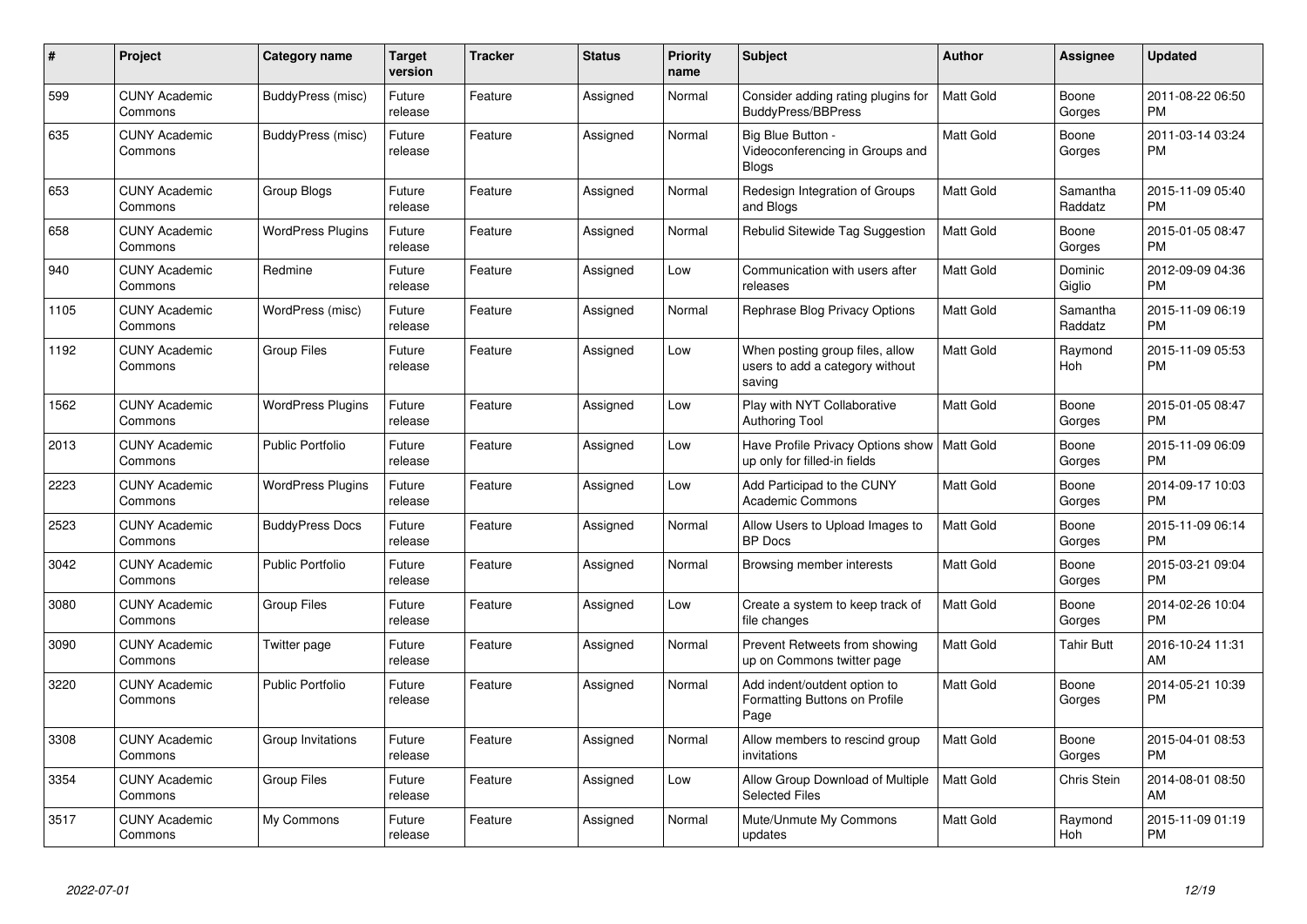| #    | <b>Project</b>                  | Category name           | <b>Target</b><br>version | <b>Tracker</b> | <b>Status</b> | <b>Priority</b><br>name | <b>Subject</b>                                                                        | <b>Author</b>    | Assignee            | <b>Updated</b>                |
|------|---------------------------------|-------------------------|--------------------------|----------------|---------------|-------------------------|---------------------------------------------------------------------------------------|------------------|---------------------|-------------------------------|
| 3536 | <b>CUNY Academic</b><br>Commons | My Commons              | Future<br>release        | Feature        | Assigned      | Normal                  | Infinite Scroll on My Commons<br>page                                                 | <b>Matt Gold</b> | Raymond<br>Hoh      | 2015-04-13 04:42<br><b>PM</b> |
| 3662 | <b>CUNY Academic</b><br>Commons | <b>SEO</b>              | Future<br>release        | Feature        | Assigned      | Normal                  | Duplicate Content/SEO/Google<br>issues                                                | <b>Matt Gold</b> | Raymond<br>Hoh      | 2015-04-13 04:37<br><b>PM</b> |
| 3759 | <b>CUNY Academic</b><br>Commons | WordPress (misc)        | Future<br>release        | Feature        | Assigned      | Normal                  | Review Interface for Adding Users<br>to Blogs                                         | <b>Matt Gold</b> | Boone<br>Gorges     | 2015-03-24 05:52<br><b>PM</b> |
| 3768 | <b>CUNY Academic</b><br>Commons | <b>Public Portfolio</b> | Future<br>release        | Feature        | Assigned      | Normal                  | Institutions/Past positions on<br>public portfolios                                   | <b>Matt Gold</b> | Boone<br>Gorges     | 2018-04-23 10:44<br>AM        |
| 3770 | <b>CUNY Academic</b><br>Commons | <b>Public Portfolio</b> | Future<br>release        | Feature        | Assigned      | Normal                  | Improve Layout/Formatting of<br>Positions Area on Public Portfolios                   | <b>Matt Gold</b> | <b>Chris Stein</b>  | 2015-04-01 09:17<br><b>PM</b> |
| 4053 | <b>CUNY Academic</b><br>Commons | Events                  | Future<br>release        | Feature        | Assigned      | Normal                  | Create new tab for past events                                                        | Matt Gold        | Boone<br>Gorges     | 2015-05-12 02:10<br><b>PM</b> |
| 4238 | <b>CUNY Academic</b><br>Commons | Events                  | Future<br>release        | Feature        | Assigned      | Normal                  | Copy Events to Other Groups?                                                          | <b>Matt Gold</b> | Boone<br>Gorges     | 2015-07-02 10:08<br>AM        |
| 4980 | <b>CUNY Academic</b><br>Commons | Home Page               | Future<br>release        | Feature        | Assigned      | Normal                  | CAC Featured Content -- Adding<br>Randomization                                       | <b>Matt Gold</b> | Boone<br>Gorges     | 2016-12-12 03:01<br><b>PM</b> |
| 5016 | <b>CUNY Academic</b><br>Commons | Events                  | Future<br>release        | Feature        | Assigned      | Low                     | Allow comments to be posted on<br>events                                              | <b>Matt Gold</b> | Raymond<br>Hoh      | 2019-03-01 02:23<br><b>PM</b> |
| 5316 | <b>CUNY Academic</b><br>Commons | <b>User Experience</b>  | Future<br>release        | Feature        | Assigned      | Normal                  | Prompt user email address<br>updates                                                  | Matt Gold        | Stephen Real        | 2016-12-21 03:30<br><b>PM</b> |
| 5581 | <b>CUNY Academic</b><br>Commons | Analytics               | Future<br>release        | Feature        | Assigned      | Normal                  | <b>Explore alternatives to Google</b><br>Analytics                                    | Matt Gold        | Valerie<br>Townsend | 2020-04-17 03:12<br><b>PM</b> |
| 5696 | <b>CUNY Academic</b><br>Commons | Events                  | Future<br>release        | Feature        | Assigned      | Normal                  | Events Calendar - display options<br>/ calendar aggregation                           | <b>Matt Gold</b> | Boone<br>Gorges     | 2016-10-13 11:44<br>AM        |
| 5955 | <b>CUNY Academic</b><br>Commons | Outreach                | Future<br>release        | Feature        | Assigned      | Normal                  | Create auto-newsletter for<br>commons members                                         | Matt Gold        | Luke Waltzer        | 2016-08-30 10:34<br>AM        |
| 6115 | <b>CUNY Academic</b><br>Commons | Publicity               | Not tracked              | Feature        | Assigned      | Normal                  | create digital signage for GC                                                         | <b>Matt Gold</b> | scott voth          | 2016-10-11 10:09<br><b>PM</b> |
| 6426 | <b>CUNY Academic</b><br>Commons | Spam/Spam<br>Prevention | Future<br>release        | Feature        | Assigned      | Normal                  | Force captcha on all comments?                                                        | <b>Matt Gold</b> | Tahir Butt          | 2016-10-24 02:06<br><b>PM</b> |
| 8836 | <b>CUNY Academic</b><br>Commons | Blogs (BuddyPress)      | Future<br>release        | Feature        | Assigned      | Normal                  | Redesign site launch process                                                          | Matt Gold        | Boone<br>Gorges     | 2019-10-03 02:49<br><b>PM</b> |
| 8837 | <b>CUNY Academic</b><br>Commons |                         | Not tracked              | Feature        | Assigned      | Normal                  | Create a form to request info from<br>people requesting premium<br>themes and plugins | <b>Matt Gold</b> | Marilyn<br>Weber    | 2017-11-14 03:35<br><b>PM</b> |
| 8898 | <b>CUNY Academic</b><br>Commons | Social Paper            | Not tracked              | Feature        | Assigned      | Normal                  | Usage data on docs and social<br>paper                                                | <b>Matt Gold</b> | Matt Gold           | 2017-11-16 11:32<br>AM        |
| 8900 | <b>CUNY Academic</b><br>Commons | Accessibility           | Future<br>release        | Feature        | Assigned      | Normal                  | Look into tools to enforce<br>accessibility in WP environment                         | <b>Matt Gold</b> | Boone<br>Gorges     | 2022-04-26 11:59<br>AM        |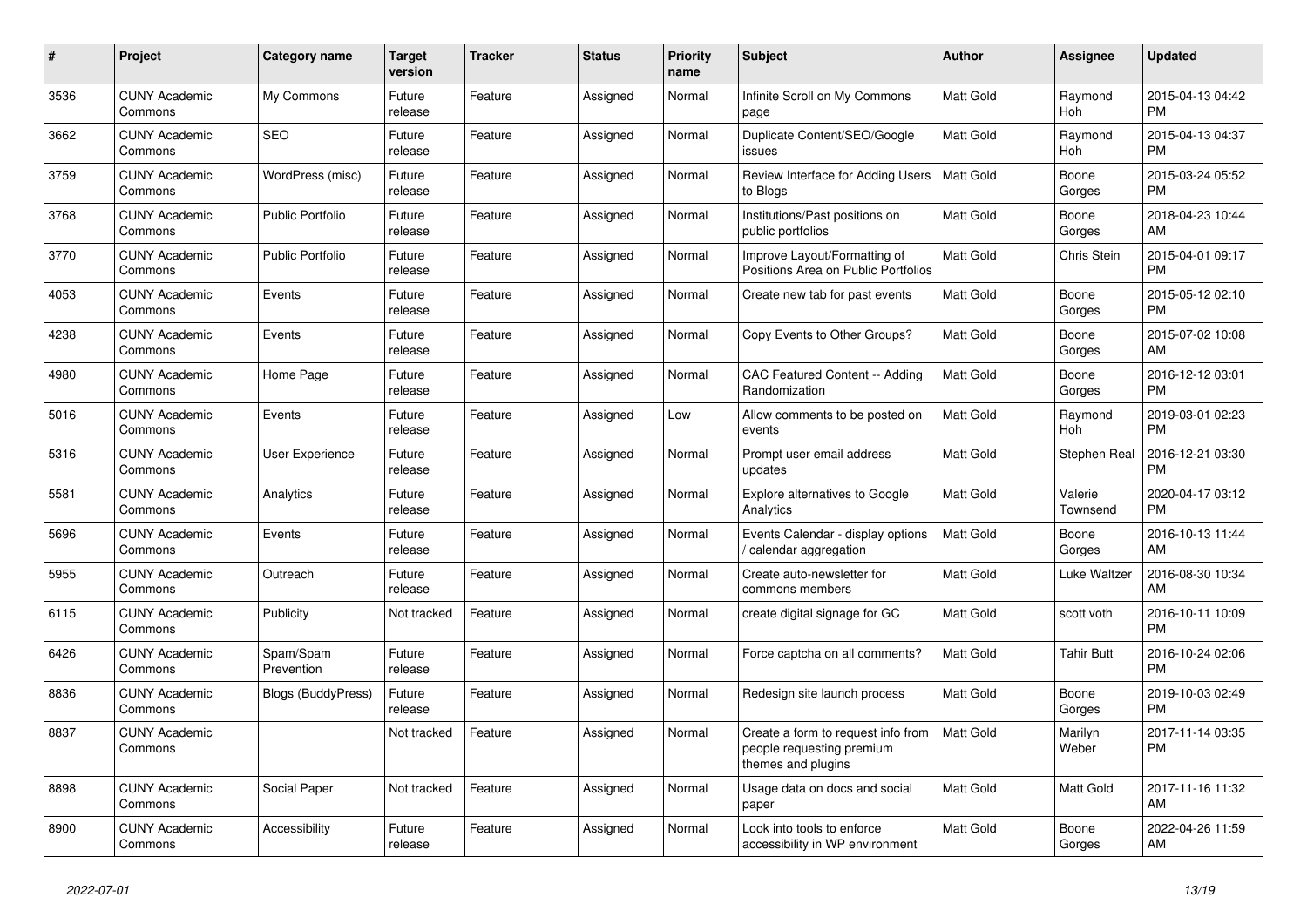| #     | <b>Project</b>                  | Category name              | <b>Target</b><br>version | <b>Tracker</b> | <b>Status</b>        | <b>Priority</b><br>name | <b>Subject</b>                                                         | <b>Author</b>    | Assignee            | <b>Updated</b>                |
|-------|---------------------------------|----------------------------|--------------------------|----------------|----------------------|-------------------------|------------------------------------------------------------------------|------------------|---------------------|-------------------------------|
| 8901  | <b>CUNY Academic</b><br>Commons | Accessibility              | Future<br>release        | Feature        | Assigned             | Normal                  | Theme analysis for accessibility                                       | <b>Matt Gold</b> | Boone<br>Gorges     | 2022-04-26 11:59<br>AM        |
| 8902  | <b>CUNY Academic</b><br>Commons | Design                     | Not tracked              | Feature        | Assigned             | Normal                  | Report back on research on<br><b>BuddyPress themes</b>                 | <b>Matt Gold</b> | Michael Smith       | 2017-11-10 12:31<br><b>PM</b> |
| 8976  | <b>CUNY Academic</b><br>Commons | Reply By Email             | Not tracked              | Feature        | Assigned             | Normal                  | Package RBE new topics posting?                                        | <b>Matt Gold</b> | Raymond<br>Hoh      | 2017-12-04 02:34<br><b>PM</b> |
| 9028  | <b>CUNY Academic</b><br>Commons | Onboarding                 | Future<br>release        | Feature        | Assigned             | Normal                  | suggest groups to new members<br>during the registration process       | <b>Matt Gold</b> | Chris Stein         | 2018-10-24 12:34<br><b>PM</b> |
| 10659 | <b>CUNY Academic</b><br>Commons | Group Forums               | Future<br>release        | Feature        | Assigned             | Normal                  | Post to multiple groups via email                                      | Matt Gold        | Raymond<br>Hoh      | 2018-11-15 12:54<br>AM        |
| 15604 | <b>CUNY Academic</b><br>Commons | <b>Email Notifications</b> | Future<br>release        | Feature        | Assigned             | Normal                  | <b>Restructure Commons Group</b><br>Digest Email Messages              | Matt Gold        | Boone<br>Gorges     | 2022-05-26 10:45<br>AM        |
| 8756  | <b>CUNY Academic</b><br>Commons | Group Blogs                | Future<br>release        | Feature        | Hold                 | Normal                  | Connect multiple blogs to one<br>group?                                | <b>Matt Gold</b> | Boone<br>Gorges     | 2017-09-30 10:42<br>AM        |
| 1456  | <b>CUNY Academic</b><br>Commons | Group Invitations          | Future<br>release        | Feature        | Reporter<br>Feedback | Low                     | Invite to Group Button from Profile<br>Field                           | l Matt Gold      | Samantha<br>Raddatz | 2015-11-09 05:59<br><b>PM</b> |
| 1544  | <b>CUNY Academic</b><br>Commons | Groups (misc)              | Future<br>release        | Feature        | Reporter<br>Feedback | Normal                  | Group Filtering and Sorting                                            | <b>Matt Gold</b> | Chris Stein         | 2019-03-01 02:25<br><b>PM</b> |
| 7115  | <b>CUNY Academic</b><br>Commons | Groups (misc)              | Future<br>release        | Feature        | Reporter<br>Feedback | Normal                  | make licensing info clear during<br>group creation                     | <b>Matt Gold</b> | Raymond<br>Hoh      | 2020-12-08 11:32<br>AM        |
| 9947  | <b>CUNY Academic</b><br>Commons | <b>WordPress Plugins</b>   | Future<br>release        | Feature        | Reporter<br>Feedback | Normal                  | Install H5P quiz plugin                                                | <b>Matt Gold</b> | Boone<br>Gorges     | 2018-09-11 11:01<br>AM        |
| 13949 | <b>CUNY Academic</b><br>Commons |                            | Not tracked              | Bug            | New                  | Normal                  | Continued debugging of runaway<br>MySQL connections                    | <b>Matt Gold</b> | Boone<br>Gorges     | 2021-09-14 10:42<br>AM        |
| 16307 | <b>CUNY Academic</b><br>Commons |                            |                          | <b>Bug</b>     | New                  | Normal                  | Add brief messaging to<br>accept/decline group membership<br>requests  | <b>Matt Gold</b> | Boone<br>Gorges     | 2022-06-27 06:13<br><b>PM</b> |
| 4661  | <b>CUNY Academic</b><br>Commons | User Experience            | Future<br>release        | Bug            | Assigned             | Normal                  | Simplify Events text                                                   | <b>Matt Gold</b> | Samantha<br>Raddatz | 2015-10-02 09:06<br><b>PM</b> |
| 5691  | <b>CUNY Academic</b><br>Commons | <b>Blogs (BuddyPress)</b>  | Future<br>release        | <b>Bug</b>     | Assigned             | High                    | Differing numbers on Sites display                                     | <b>Matt Gold</b> | Raymond<br>Hoh      | 2016-06-13 01:37<br><b>PM</b> |
| 6671  | <b>CUNY Academic</b><br>Commons | Reply By Email             | Not tracked              | Bug            | Assigned             | Normal                  | "Post too often" RBE error<br>message                                  | <b>Matt Gold</b> | Raymond<br>Hoh      | 2016-11-11 09:55<br>AM        |
| 6995  | <b>CUNY Academic</b><br>Commons | Home Page                  | Not tracked              | Bug            | Assigned             | Normal                  | member filter on homepage not<br>working                               | <b>Matt Gold</b> | Raymond<br>Hoh      | 2016-12-11 09:46<br><b>PM</b> |
| 2618  | <b>NYCDH Community</b><br>Site  |                            |                          | <b>Bug</b>     | Assigned             | Low                     | Mark blogs as spam when created   Matt Gold<br>by users marked as spam |                  | Boone<br>Gorges     | 2013-06-09 11:38<br><b>PM</b> |
| 8992  | <b>NYCDH Community</b><br>Site  |                            |                          | <b>Bug</b>     | Assigned             | Normal                  | Multiple RBE error reports                                             | Matt Gold        | Raymond<br>Hoh      | 2017-12-11 05:43<br><b>PM</b> |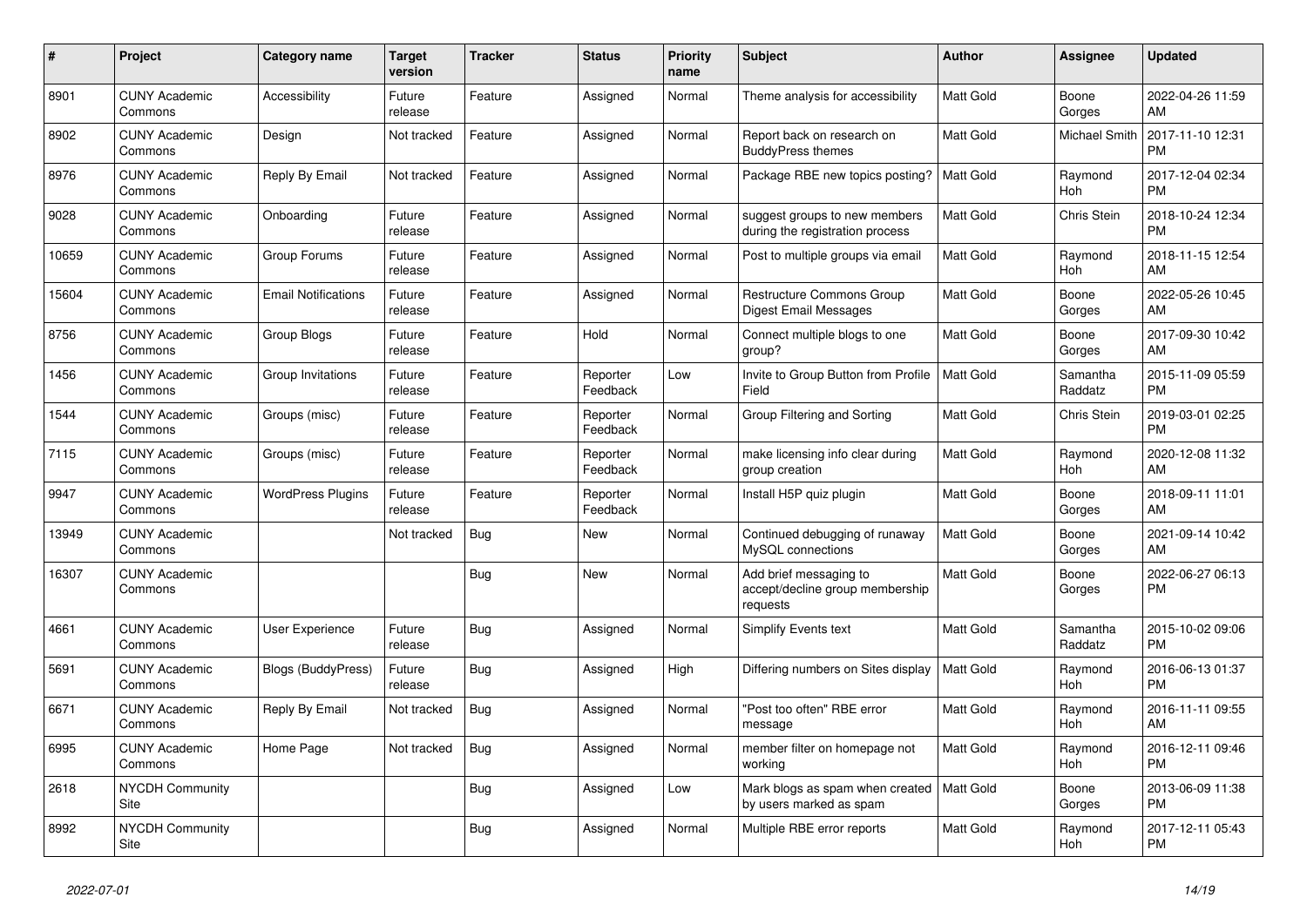| $\#$  | Project                         | Category name              | <b>Target</b><br>version | <b>Tracker</b> | <b>Status</b>        | <b>Priority</b><br>name | Subject                                                                                                                                      | Author                 | Assignee            | <b>Updated</b>                |
|-------|---------------------------------|----------------------------|--------------------------|----------------|----------------------|-------------------------|----------------------------------------------------------------------------------------------------------------------------------------------|------------------------|---------------------|-------------------------------|
| 8991  | <b>CUNY Academic</b><br>Commons | Reply By Email             | Not tracked              | Bug            | Hold                 | Normal                  | RBE duplicate email message<br>issue                                                                                                         | <b>Matt Gold</b>       | Raymond<br>Hoh      | 2018-02-18 08:53<br>PM.       |
| 9979  | <b>CUNY Academic</b><br>Commons | <b>Email Notifications</b> | Not tracked              | Bug            | Reporter<br>Feedback | Normal                  | Reports of slow email activation<br>emails                                                                                                   | <b>Matt Gold</b>       | Boone<br>Gorges     | 2018-08-29 09:40<br><b>PM</b> |
| 10040 | <b>CUNY Academic</b><br>Commons | WordPress (misc)           | Not tracked              | Bug            | Reporter<br>Feedback | Normal                  | User doesn't see full list of themes                                                                                                         | <b>Matt Gold</b>       | Boone<br>Gorges     | 2018-07-25 10:12<br>AM.       |
| 3419  | <b>CUNY Academic</b><br>Commons | Group Invitations          | 1.6.14                   | Bug            | Testing<br>Required  | Normal                  | Neatening the display of<br>messages on group requests                                                                                       | <b>Matt Gold</b>       | Boone<br>Gorges     | 2014-09-01 09:29<br><b>PM</b> |
| 481   | <b>CUNY Academic</b><br>Commons | Groups (misc)              | Future<br>release        | Feature        | Assigned             | Normal                  | ability to archive inactive groups<br>and blogs                                                                                              | Michael Mandiberg      | Samantha<br>Raddatz | 2015-11-09 05:56<br><b>PM</b> |
| 9908  | <b>CUNY Academic</b><br>Commons |                            | Not tracked              | Feature        | New                  | Normal                  | Is it possible to send email<br>updates to users (or an email<br>address not on the list) for only a<br>single page AFTER being<br>prompted? | <b>Michael Shields</b> | scott voth          | 2018-06-11 01:34<br><b>PM</b> |
| 3458  | <b>CUNY Academic</b><br>Commons | Groups (misc)              | Future<br>release        | Feature        | Assigned             | Normal                  | Filter Members of Group by<br>Campus                                                                                                         | Michael Smith          | Samantha<br>Raddatz | 2014-09-26 08:32<br><b>PM</b> |
| 2167  | <b>CUNY Academic</b><br>Commons | WordPress (misc)           | Future<br>release        | Bug            | Assigned             | Normal                  | <b>CAC-Livestream Plugin Issues</b>                                                                                                          | Michael Smith          | Dominic<br>Giglio   | 2015-01-02 03:06<br><b>PM</b> |
| 3506  | <b>CUNY Academic</b><br>Commons | Publicity                  | 1.7                      | Publicity      | New                  | Normal                  | Prepare 1.7 email messaging                                                                                                                  | Micki Kaufman          | Micki<br>Kaufman    | 2014-10-01 12:36<br><b>PM</b> |
| 3509  | <b>CUNY Academic</b><br>Commons | Publicity                  | 1.7                      | Publicity      | <b>New</b>           | Normal                  | Create 1.7 digital signage imagery                                                                                                           | Micki Kaufman          | Marilyn<br>Weber    | 2014-10-01 12:40<br><b>PM</b> |
| 3510  | <b>CUNY Academic</b><br>Commons | Publicity                  | 1.7                      | Publicity      | Assigned             | Normal                  | Post on the News Blog re: 'My<br>Commons'                                                                                                    | Micki Kaufman          | Sarah<br>Morgano    | 2014-10-15 11:18<br>AM.       |
| 3511  | <b>CUNY Academic</b><br>Commons | Publicity                  | 1.7                      | Publicity      | Assigned             | Normal                  | Social media for 1.7                                                                                                                         | Micki Kaufman          | Sarah<br>Morgano    | 2014-10-14 03:32<br><b>PM</b> |
| 2753  | <b>CUNY Academic</b><br>Commons | <b>Public Portfolio</b>    | Future<br>release        | Feature        | <b>New</b>           | Normal                  | Create actual actual tagification in<br>academic interests and other<br>fields                                                               | Micki Kaufman          | Boone<br>Gorges     | 2015-01-05 08:52<br><b>PM</b> |
| 2754  | <b>CUNY Academic</b><br>Commons | Design                     | Future<br>release        | Feature        | Assigned             | Normal                  | Determine strategy for CAC logo<br>handling in top header                                                                                    | Micki Kaufman          | Chris Stein         | 2015-01-05 08:53<br><b>PM</b> |
| 3475  | <b>CUNY Academic</b><br>Commons | Events                     | Future<br>release        | Feature        | Assigned             | Normal                  | Request to add plugin to<br>streamline room<br>booking/appointment booking                                                                   | Naomi Barrettara       | Boone<br>Gorges     | 2014-12-01 05:14<br><b>PM</b> |
| 9346  | <b>CUNY Academic</b><br>Commons | WordPress (misc)           | Not tracked              | <b>Bug</b>     | New                  | Normal                  | Clone cetls.bmcc.cuny.edu for<br>development                                                                                                 | Owen Roberts           | Raymond<br>Hoh      | 2018-03-06 05:35<br><b>PM</b> |
| 6665  | <b>CUNY Academic</b><br>Commons |                            | Not tracked              | Publicity      | New                  | Normal                  | Dead Link in 1.10 announcement<br>post                                                                                                       | Paige Dupont           | Stephen Real        | 2016-12-01 03:11<br><b>PM</b> |
| 11449 | <b>CUNY Academic</b><br>Commons | WordPress - Media          | Not tracked              | Support        | Reporter<br>Feedback | Normal                  | Cloning Media Library for JITP<br>from Staging to Production Site                                                                            | Patrick DeDauw         | Boone<br>Gorges     | 2019-05-13 12:00<br>PM        |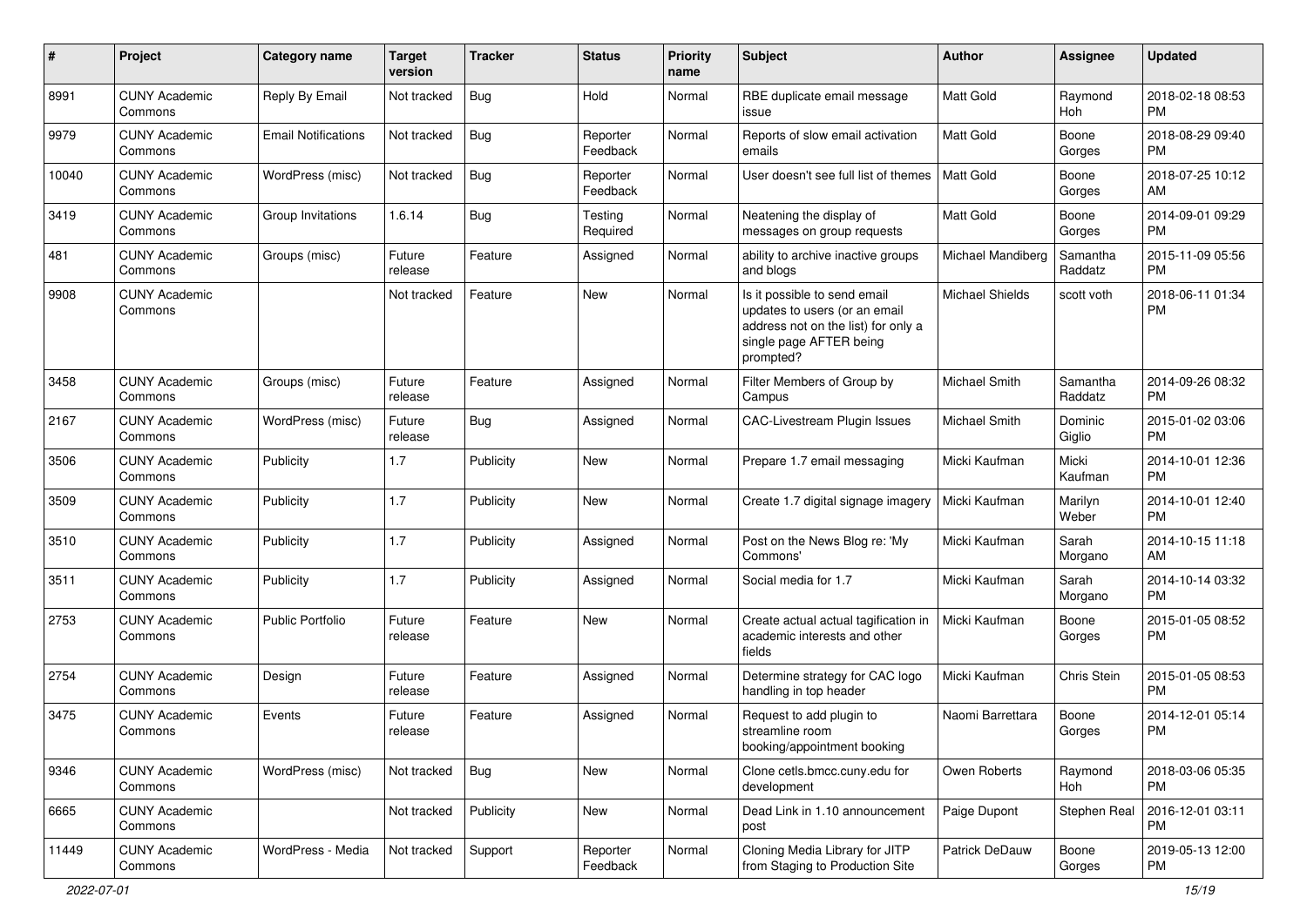| #     | Project                         | <b>Category name</b>     | <b>Target</b><br>version | <b>Tracker</b> | <b>Status</b>        | <b>Priority</b><br>name | <b>Subject</b>                                                                                  | <b>Author</b>           | Assignee            | <b>Updated</b>                |
|-------|---------------------------------|--------------------------|--------------------------|----------------|----------------------|-------------------------|-------------------------------------------------------------------------------------------------|-------------------------|---------------------|-------------------------------|
| 14483 | <b>CUNY Academic</b><br>Commons | WordPress - Media        | Not tracked              | Bug            | Reporter<br>Feedback | Normal                  | Wordpress PDF Embed Stopped<br>Working after JITP Media Clone                                   | Patrick DeDauw          | Boone<br>Gorges     | 2021-05-20 01:51<br><b>PM</b> |
| 8675  | <b>CUNY Academic</b><br>Commons | <b>User Onboarding</b>   | Future<br>release        | Bug            | Reporter<br>Feedback | Low                     | Add new User search screen calls<br>for the input of email address but<br>doesn't work with one | Paul Hebert             | Boone<br>Gorges     | 2017-10-11 11:17<br>AM        |
| 5182  | <b>CUNY Academic</b><br>Commons | Social Paper             | Future<br>release        | Design/UX      | <b>New</b>           | Normal                  | "Publishing" a private paper on<br>social paper?                                                | Raffi<br>Khatchadourian | Boone<br>Gorges     | 2016-10-13 04:12<br><b>PM</b> |
| 5183  | <b>CUNY Academic</b><br>Commons | Social Paper             | Future<br>release        | Design/UX      | <b>New</b>           | Normal                  | Creating a new paper when<br>viewing an existing paper                                          | Raffi<br>Khatchadourian | Samantha<br>Raddatz | 2016-02-02 12:09<br><b>PM</b> |
| 8498  | <b>CUNY Academic</b><br>Commons | <b>WordPress Plugins</b> | Future<br>release        | Feature        | New                  | Low                     | <b>Gravity Forms Email Users</b>                                                                | Raffi<br>Khatchadourian | Matt Gold           | 2017-10-13 12:58<br><b>PM</b> |
| 9420  | <b>CUNY Academic</b><br>Commons | cuny.is                  | Not tracked              | Feature        | New                  | Normal                  | Request for http://cuny.is/streams                                                              | Raffi<br>Khatchadourian | Marilyn<br>Weber    | 2018-04-02 10:08<br>AM        |
| 16314 | <b>CUNY Academic</b><br>Commons | <b>WordPress Plugins</b> |                          | Feature        | <b>New</b>           | Normal                  | Install Multicollab plug-in?                                                                    | Raffi<br>Khatchadourian |                     | 2022-06-29 03:44<br><b>PM</b> |
| 11077 | <b>CUNY Academic</b><br>Commons | Events                   | Not tracked              | Feature        | Reporter<br>Feedback | Normal                  | Show event category description<br>in event list view                                           | Raffi<br>Khatchadourian |                     | 2019-02-12 10:38<br><b>PM</b> |
| 16290 | <b>CUNY Academic</b><br>Commons |                          |                          | Feature        | Reporter<br>Feedback | Normal                  | Add Table Of Contents Block<br>plug-in                                                          | Raffi<br>Khatchadourian |                     | 2022-06-24 10:26<br>AM        |
| 14792 | <b>CUNY Academic</b><br>Commons |                          |                          | Bug            | <b>New</b>           | Normal                  | Inconsistent email notifications<br>from gravity forms                                          | Raffi<br>Khatchadourian |                     | 2021-10-04 01:50<br><b>PM</b> |
| 16294 | <b>CUNY Academic</b><br>Commons |                          |                          | Bug            | New                  | Urgent                  | CAC is down                                                                                     | Raffi<br>Khatchadourian |                     | 2022-06-27 02:00<br><b>PM</b> |
| 15242 | <b>CUNY Academic</b><br>Commons | Performance              | Not tracked              | <b>Bug</b>     | Reporter<br>Feedback | Normal                  | Slugist site                                                                                    | Raffi<br>Khatchadourian | Boone<br>Gorges     | 2022-02-07 11:14<br>AM        |
| 15516 | <b>CUNY Academic</b><br>Commons | <b>WordPress Plugins</b> |                          | Bug            | Reporter<br>Feedback | Normal                  | Can't publish or save draft of post<br>on wordpress.com                                         | Raffi<br>Khatchadourian | Raymond<br>Hoh      | 2022-03-02 05:52<br><b>PM</b> |
| 3691  | <b>CUNY Academic</b><br>Commons | <b>WordPress Plugins</b> | Future<br>release        | Bug            | New                  | Normal                  | <b>WPMU Domain Mapping</b><br>Debugging on cdev                                                 | Raymond Hoh             | Matt Gold           | 2014-12-12 09:04<br>AM        |
| 11243 | <b>CUNY Academic</b><br>Commons | BuddyPress (misc)        | Future<br>release        | <b>Bug</b>     | <b>New</b>           | Normal                  | Audit bp-custom.php                                                                             | Raymond Hoh             | Raymond<br>Hoh      | 2022-04-26 11:59<br>AM        |
| 14496 | <b>CUNY Academic</b><br>Commons | Domain Mapping           | Future<br>release        | Bug            | <b>New</b>           | Normal                  | Mapped domain SSO uses<br>third-party cookies                                                   | Raymond Hoh             | Raymond<br>Hoh      | 2021-05-24 04:03<br><b>PM</b> |
| 14908 | <b>CUNY Academic</b><br>Commons | Performance              |                          | Bug            | <b>New</b>           | Normal                  | Stale object cache on cdev                                                                      | Raymond Hoh             | Boone<br>Gorges     | 2021-12-07 09:45<br>AM        |
| 16177 | <b>CUNY Academic</b><br>Commons | Reply By Email           |                          | Bug            | New                  | Normal                  | Switch to Inbound mode for RBE                                                                  | Raymond Hoh             | Raymond<br>Hoh      | 2022-05-30 04:32<br><b>PM</b> |
| 16255 | <b>CUNY Academic</b><br>Commons | WordPress (misc)         |                          | Bug            | <b>New</b>           | Normal                  | Need to define 'MULTISITE'<br>constant in wp-config.php                                         | Raymond Hoh             |                     | 2022-06-19 09:31<br>AM        |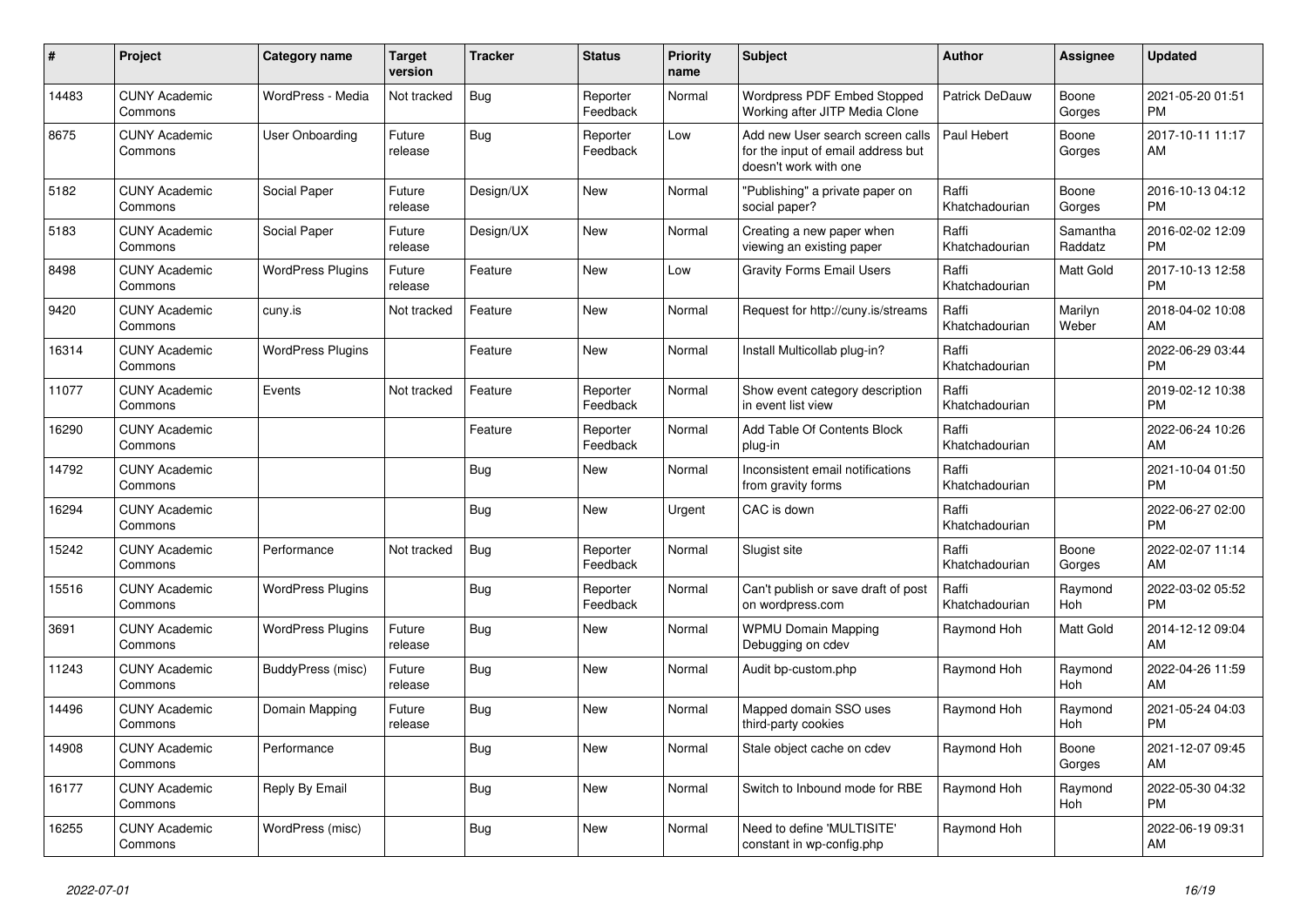| $\#$  | Project                         | <b>Category name</b>     | <b>Target</b><br>version | <b>Tracker</b> | <b>Status</b>        | <b>Priority</b><br>name | <b>Subject</b>                                                                       | <b>Author</b>    | Assignee            | <b>Updated</b>                |
|-------|---------------------------------|--------------------------|--------------------------|----------------|----------------------|-------------------------|--------------------------------------------------------------------------------------|------------------|---------------------|-------------------------------|
| 16319 | <b>CUNY Academic</b><br>Commons | <b>WordPress Plugins</b> | 2.0.3                    | Bug            | <b>New</b>           | Normal                  | Request for Events Calendar Pro<br>5.14.2 update                                     | Raymond Hoh      | Raymond<br>Hoh      | 2022-06-29 03:24<br><b>PM</b> |
| 3939  | <b>CUNY Academic</b><br>Commons | <b>WordPress Plugins</b> | Future<br>release        | Bug            | Hold                 | Normal                  | Activity stream support for<br>Co-Authors Plus plugin                                | Raymond Hoh      | Raymond<br>Hoh      | 2015-11-09 06:13<br><b>PM</b> |
| 14983 | <b>CUNY Academic</b><br>Commons | WordPress (misc)         | Not tracked              | Support        | Reporter<br>Feedback | Normal                  | "Read More" tag not working                                                          | Rebecca Krisel   | Raymond<br>Hoh      | 2021-11-23 01:17<br><b>PM</b> |
| 58    | <b>CUNY Academic</b><br>Commons | BuddyPress (misc)        | Future<br>release        | Feature        | Assigned             | Low                     | Make member search sortable by<br>last name                                          | Roberta Brody    | Boone<br>Gorges     | 2010-08-26 02:38<br><b>PM</b> |
| 4222  | <b>CUNY Academic</b><br>Commons | <b>User Experience</b>   | Future<br>release        | Design/UX      | New                  | Normal                  | Add information to 'Delete<br>Account' page                                          | Samantha Raddatz | scott voth          | 2015-06-26 11:35<br>AM        |
| 4225  | <b>CUNY Academic</b><br>Commons | DiRT Integration         | Future<br>release        | Design/UX      | New                  | Normal                  | Add information to DIRT page (in<br>Create a Group)                                  | Samantha Raddatz | Matt Gold           | 2015-06-26 03:14<br><b>PM</b> |
| 4226  | <b>CUNY Academic</b><br>Commons | <b>BuddyPress Docs</b>   | Future<br>release        | Design/UX      | <b>New</b>           | Normal                  | Add option to connect a Doc with<br>a Group                                          | Samantha Raddatz | Samantha<br>Raddatz | 2015-09-09 04:08<br><b>PM</b> |
| 4253  | <b>CUNY Academic</b><br>Commons | <b>Public Portfolio</b>  | Future<br>release        | Design/UX      | <b>New</b>           | Normal                  | Encourage users to add portfolio<br>content                                          | Samantha Raddatz | Samantha<br>Raddatz | 2015-07-07 11:32<br>AM        |
| 4592  | <b>CUNY Academic</b><br>Commons | Events                   | Future<br>release        | Design/UX      | New                  | Normal                  | Event Creation - Venue Dropdown<br>Slow                                              | Samantha Raddatz | Boone<br>Gorges     | 2015-09-14 04:56<br><b>PM</b> |
| 4622  | <b>CUNY Academic</b><br>Commons | <b>Public Portfolio</b>  | Future<br>release        | Design/UX      | New                  | Normal                  | <b>Profile Visibility Settings</b>                                                   | Samantha Raddatz | Samantha<br>Raddatz | 2015-09-21 12:18<br><b>PM</b> |
| 4221  | <b>CUNY Academic</b><br>Commons | Group Forums             | Future<br>release        | Design/UX      | Assigned             | Normal                  | Add 'Number of Posts' display<br>option to Forum page                                | Samantha Raddatz | Samantha<br>Raddatz | 2015-06-26 02:21<br><b>PM</b> |
| 5298  | <b>CUNY Academic</b><br>Commons |                          | Not tracked              | Publicity      | New                  | Normal                  | Survey Pop-Up Text                                                                   | Samantha Raddatz | Samantha<br>Raddatz | 2016-03-22 12:27<br><b>PM</b> |
| 5826  | <b>CUNY Academic</b><br>Commons | <b>WordPress Plugins</b> | Future<br>release        | Support        | Reporter<br>Feedback | Normal                  | <b>Remove Subscription Options</b><br>plugin from directory                          | Sarah Morgano    | Sarah<br>Morgano    | 2016-10-21 04:14<br><b>PM</b> |
| 585   | <b>CUNY Academic</b><br>Commons | Group Forums             | Future<br>release        | Feature        | Assigned             | Normal                  | Merge Forum Topics                                                                   | Sarah Morgano    | Boone<br>Gorges     | 2011-07-06 04:11<br><b>PM</b> |
| 1888  | <b>CUNY Academic</b><br>Commons | Home Page                | Future<br>release        | Feature        | Assigned             | Normal                  | Refactor BP MPO Activity Filter to<br>support proper pagination                      | Sarah Morgano    | Boone<br>Gorges     | 2014-05-01 07:11<br><b>PM</b> |
| 11393 | <b>CUNY Academic</b><br>Commons |                          | Not tracked              | Publicity      | New                  | Normal                  | After 1.15 release, ceate a hero<br>slide and post about adding a site<br>to a group | scott voth       | Patrick<br>Sweeney  | 2019-05-14 10:32<br>AM        |
| 12392 | <b>CUNY Academic</b><br>Commons | Help/Codex               | Not tracked              | Documentation  | <b>New</b>           | Normal                  | <b>Updates to Common Commons</b><br>Questions on Help Page                           | scott voth       | Margaret<br>Galvan  | 2020-02-11 10:53<br>AM        |
| 10839 | <b>CUNY Academic</b><br>Commons | About page               | Not tracked              | Support        | New                  | Normal                  | <b>Mission Statement Needs</b><br>Revision                                           | scott voth       | Matt Gold           | 2018-12-26 10:58<br>AM        |
| 11496 | <b>CUNY Academic</b><br>Commons | <b>Public Portfolio</b>  | 1.15.2                   | Support        | <b>New</b>           | Normal                  | Replace Twitter Icon on Member<br>Portfolio page                                     | scott voth       | Boone<br>Gorges     | 2019-06-06 01:03<br><b>PM</b> |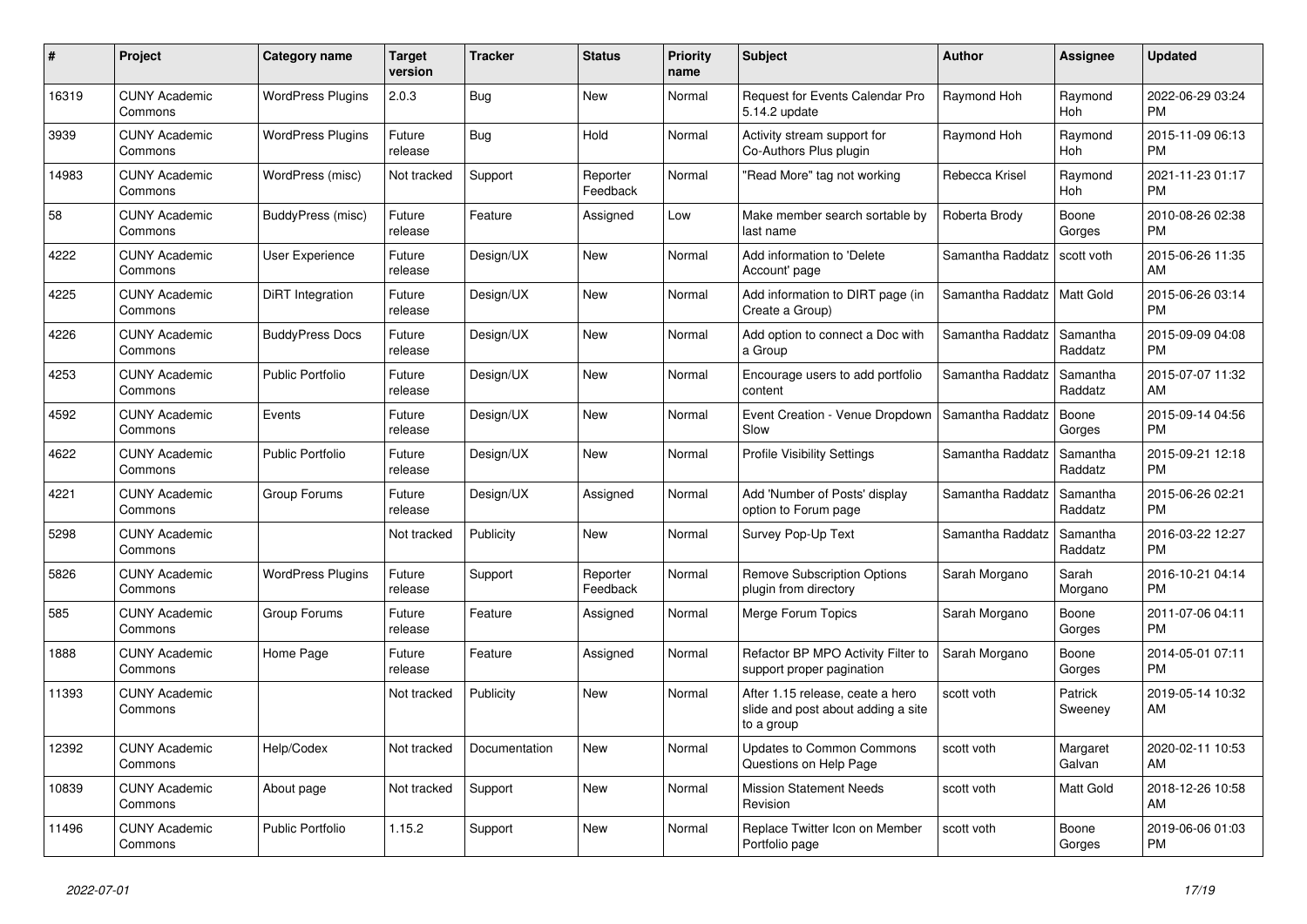| $\pmb{\sharp}$ | <b>Project</b>                  | Category name            | <b>Target</b><br>version | <b>Tracker</b> | <b>Status</b>        | <b>Priority</b><br>name | <b>Subject</b>                                                                      | <b>Author</b> | Assignee           | <b>Updated</b>                |
|----------------|---------------------------------|--------------------------|--------------------------|----------------|----------------------|-------------------------|-------------------------------------------------------------------------------------|---------------|--------------------|-------------------------------|
| 12247          | <b>CUNY Academic</b><br>Commons | Publicity                | Not tracked              | Support        | New                  | Normal                  | <b>Screenshot of First Commons</b><br>Homepage                                      | scott voth    | scott voth         | 2020-01-14 12:08<br><b>PM</b> |
| 15767          | <b>CUNY Academic</b><br>Commons | WordPress (misc)         |                          | Support        | New                  | Normal                  | Site loading slowly                                                                 | scott voth    | Boone<br>Gorges    | 2022-04-04 08:56<br><b>PM</b> |
| 3492           | <b>CUNY Academic</b><br>Commons | <b>WordPress Themes</b>  | Future<br>release        | Support        | Assigned             | Normal                  | Add CBOX theme to the<br>Commons                                                    | scott voth    | Raymond<br>Hoh     | 2014-10-08 05:55<br><b>PM</b> |
| 13946          | <b>CUNY Academic</b><br>Commons | <b>WordPress Plugins</b> | 2.1.0                    | Support        | Assigned             | Normal                  | Custom Embed handler For<br>OneDrive files                                          | scott voth    | Raymond<br>Hoh     | 2022-05-26 10:46<br>AM        |
| 10982          | <b>CUNY Academic</b><br>Commons | Domain Mapping           | Not tracked              | Support        | Reporter<br>Feedback | Normal                  | <b>CNAME</b> question                                                               | scott voth    |                    | 2019-01-22 04:29<br><b>PM</b> |
| 11386          | <b>CUNY Academic</b><br>Commons | WordPress - Media        | Not tracked              | Support        | Reporter<br>Feedback | Normal                  | disappearing images                                                                 | scott voth    | Boone<br>Gorges    | 2019-05-14 10:32<br>AM        |
| 11493          | <b>CUNY Academic</b><br>Commons | Domain Mapping           | Not tracked              | Support        | Reporter<br>Feedback | Normal                  | Domain Mapping Request - Talia<br>Schaffer                                          | scott voth    | Matt Gold          | 2019-08-06 08:39<br>AM        |
| 11788          | <b>CUNY Academic</b><br>Commons | <b>WordPress Plugins</b> | Future<br>release        | Support        | Reporter<br>Feedback | Normal                  | Plugin Request - Browse Aloud                                                       | scott voth    |                    | 2019-09-24 08:42<br>AM        |
| 14994          | <b>CUNY Academic</b><br>Commons | cdev.gc.cuny.edu         | Not tracked              | Support        | In Progress          | Normal                  | Clear Cache on CDEV                                                                 | scott voth    | Raymond<br>Hoh     | 2021-12-07 03:51<br><b>PM</b> |
| 10226          | <b>CUNY Academic</b><br>Commons | Courses                  | Future<br>release        | Feature        | New                  | Normal                  | Add "My Courses" to drop down<br>list                                               | scott voth    | Boone<br>Gorges    | 2021-11-19 12:42<br><b>PM</b> |
| 10354          | <b>CUNY Academic</b><br>Commons | Public Portfolio         | Future<br>release        | Feature        | <b>New</b>           | Normal                  | Opt out of Having a Profile Page                                                    | scott voth    | <b>Chris Stein</b> | 2020-05-12 10:43<br>AM        |
| 11531          | <b>CUNY Academic</b><br>Commons | Events                   | Future<br>release        | Feature        | New                  | Normal                  | Main Events calendar should<br>include non-public events that<br>user has access to | scott voth    | Boone<br>Gorges    | 2019-06-11 10:00<br>AM        |
| 11860          | <b>CUNY Academic</b><br>Commons | Registration             | Future<br>release        | Feature        | <b>New</b>           | Normal                  | <b>Ensure Students Are Aware They</b><br>Can Use Aliases At Registration            | scott voth    |                    | 2019-09-24 08:46<br>AM        |
| 14394          | <b>CUNY Academic</b><br>Commons |                          | Not tracked              | Feature        | New                  | Normal                  | Commons News Site - redesign                                                        | scott voth    | scott voth         | 2021-09-14 10:46<br>AM        |
| 519            | <b>CUNY Academic</b><br>Commons | <b>BuddyPress Docs</b>   | Future<br>release        | Feature        | Assigned             | Low                     | TOC for individual docs - for new<br>BP "wiki-like" plugin                          | scott voth    | Boone<br>Gorges    | 2015-11-09 05:54<br><b>PM</b> |
| 4535           | <b>CUNY Academic</b><br>Commons | My Commons               | Future<br>release        | <b>Bug</b>     | <b>New</b>           | Low                     | My Commons filter issue                                                             | scott voth    | Raymond<br>Hoh     | 2015-09-01 11:17<br>AM        |
| 12573          | <b>CUNY Academic</b><br>Commons | <b>WordPress Plugins</b> | Future<br>release        | Bug            | <b>New</b>           | Normal                  | <b>CommentPress Core Issues</b>                                                     | scott voth    |                    | 2020-03-24 04:32<br><b>PM</b> |
| 4438           | <b>CUNY Academic</b><br>Commons | Events                   | Future<br>release        | Bug            | Assigned             | Normal                  | Events Calendar - Export<br><b>Recurring Events</b>                                 | scott voth    | Daniel Jones       | 2016-05-23 04:25<br><b>PM</b> |
| 5827           | <b>CUNY Academic</b><br>Commons | Public Portfolio         | Future<br>release        | <b>Bug</b>     | Assigned             | Normal                  | Academic Interests square bracket<br>links not working                              | scott voth    | Chris Stein        | 2016-08-11 11:59<br><b>PM</b> |